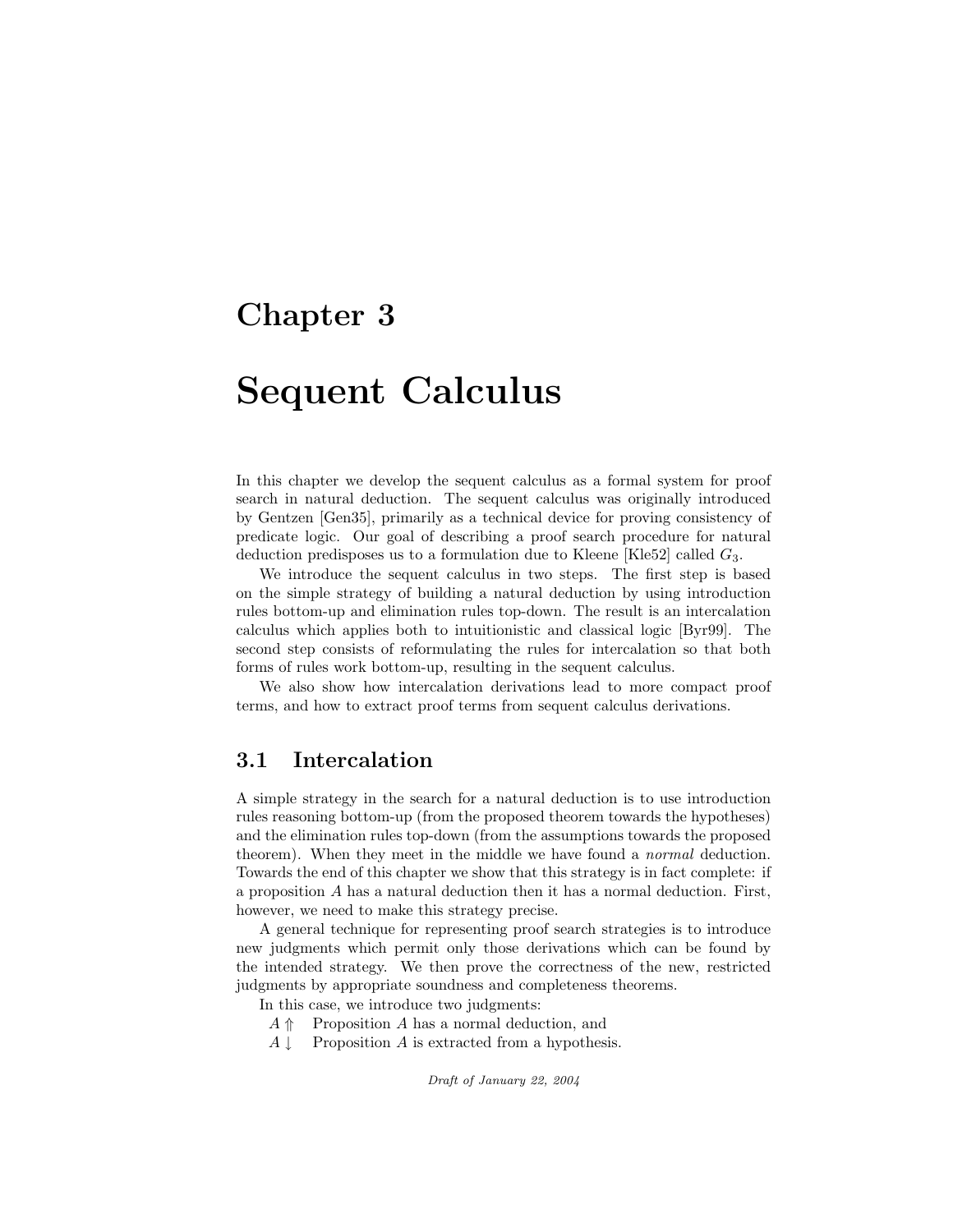They are defined by restricting the rules of natural deduction according to their status as introduction or elimination rules. Hypotheses can be trivially extracted. Therefore the necessary hypothetical judgments (in localized form, see Section 2.3) are

 $u_1:A_1\downarrow,\ldots,u_n:A_n\downarrow\;\vdash A\Uparrow$  and  $u_1:A_1\downarrow,\ldots,u_n:A_n\downarrow \vdash A\downarrow.$ We write  $\Gamma^{\downarrow}$  for a context of the form shown above.

Hypotheses. The general rule for hypotheses simply reflects the nature of hypothetical judgments.

$$
\overline{\Gamma_1^{\downarrow}, u:A\downarrow, \Gamma_2^{\downarrow}\vdash A\downarrow}^u
$$

Coercion. The bottom-up and top-down derivations must be able to meet in the middle.

$$
\frac{\Gamma^\downarrow\vdash A\downarrow}{\Gamma^\downarrow\vdash A\Uparrow}\downarrow\Uparrow
$$

Looked at another way, this rule allows us to coerce any extraction derivation to a normal deduction. Of course, the opposite coercion would contradict the intended strategy.

Conjunction. The rules for conjunction exhibit no unexpected features: the introduction rule is classified as a bottom-up rule, the elimination rule is classified as a top-down rule.

$$
\begin{array}{ccc}\n\Gamma^{\downarrow} \vdash A \Uparrow & & \Gamma^{\downarrow} \vdash B \Uparrow & \\
\hline\n\Gamma^{\downarrow} \vdash A \land B \Uparrow & & \\
\Gamma^{\downarrow} \vdash A \land B \downarrow & & \Gamma^{\downarrow} \vdash A \land B \downarrow & \\
\Gamma^{\downarrow} \vdash A \downarrow & & \Gamma^{\downarrow} \vdash B \downarrow & \\
\end{array}
$$

Truth. For truth, there is only an introduction rule which is classified as normal.

$$
\overline{\Gamma^\downarrow\vdash\top\Uparrow}\,\,\overline{\top I}
$$

Implication. The introduction rule for implication is straightforward. In the elimination rule we require that the the second premise is normal. It is only the first premise (whose primary connective is eliminated in this rule) which must be extracted from a hypothesis.

$$
\frac{\Gamma^{\downarrow}, u:A \downarrow \vdash B \Uparrow}{\Gamma^{\downarrow} \vdash A \supset B \Uparrow} \supset \mathbf{I}^{u} \qquad \qquad \frac{\Gamma^{\downarrow} \vdash A \supset B \downarrow \qquad \qquad \Gamma^{\downarrow} \vdash A \Uparrow}{\Gamma^{\downarrow} \vdash B \downarrow} \supset \mathbf{E}
$$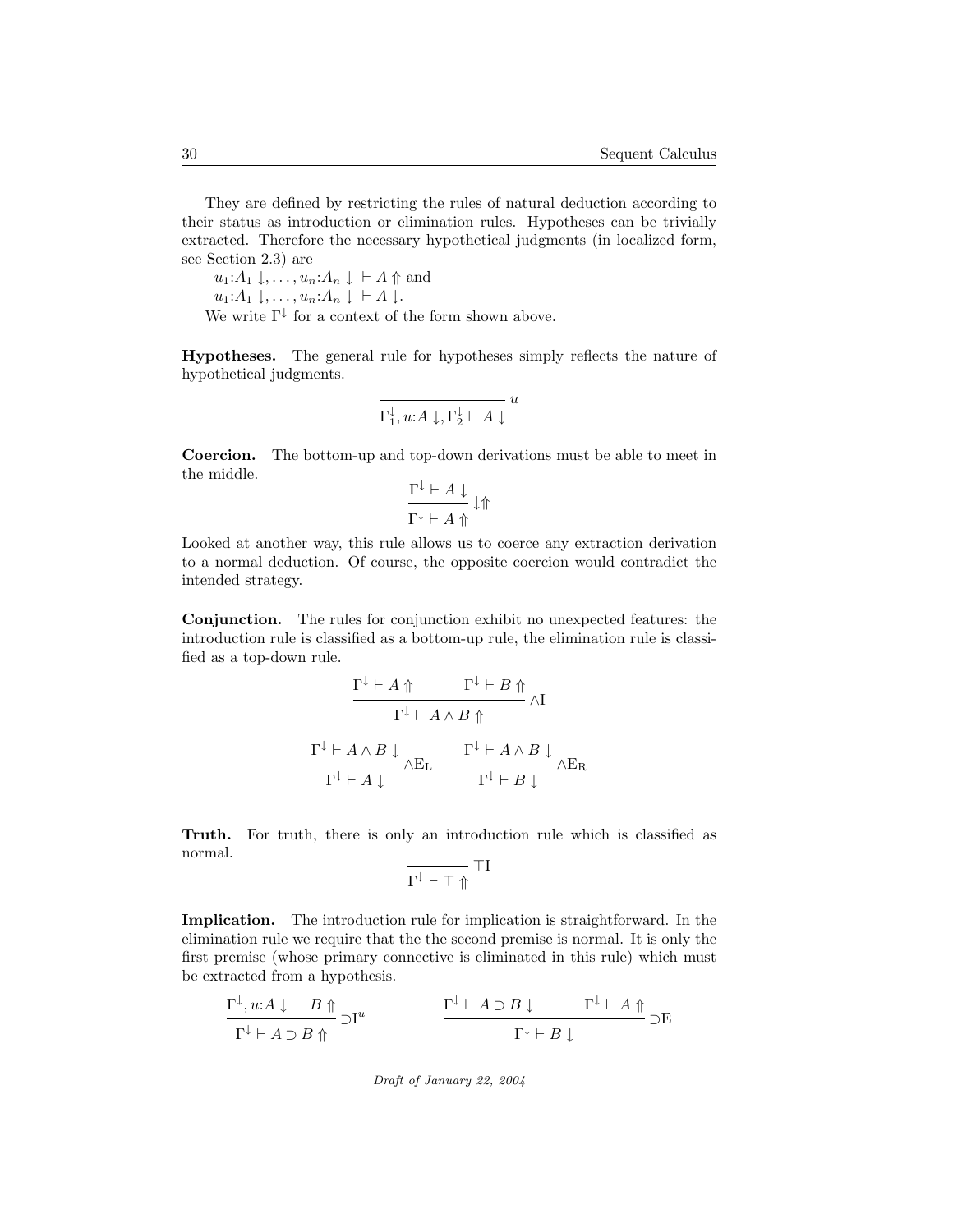Disjunction. The introduction rules for disjunction are straightforward. For the elimination rule, again the premise with the connective which is eliminated must have a top-down derivation. The new assumptions in each branch also are top-down derivations. Overall, for the derivation to be normal we must require the derivations of both premises to be normal.

$$
\begin{array}{ccc}\n\frac{\Gamma^{\downarrow}\vdash A\Uparrow}{\Gamma^{\downarrow}\vdash A\vee B\Uparrow} \vee \mathrm{I}_{\mathrm{L}} & \frac{\Gamma^{\downarrow}\vdash B\Uparrow}{\Gamma^{\downarrow}\vdash A\vee B\Uparrow} \vee \mathrm{I}_{\mathrm{R}} \\
\frac{\Gamma^{\downarrow}\vdash A\vee B\downarrow & \Gamma^{\downarrow}, u:A\downarrow\vdash C\Uparrow & \Gamma^{\downarrow}, w:B\downarrow\vdash C\Uparrow}{\Gamma^{\downarrow}\vdash C\Uparrow} \end{array}
$$

It would also be consistent to allow the derivations of C to be extractions, but it is not necessary to obtain a complete search procedure and complicates the relation to the sequent calculus (see Exercise 3.1).

Falsehood. Falsehood corresponds to a disjunction with no alternatives. Therefore there is no introduction rule, and the elimination rule has no cases. This consideration yields

$$
\frac{\Gamma^\downarrow\vdash \bot\downarrow}{\Gamma^\downarrow\vdash C\Uparrow}\bot\mathcal{E}.
$$

For this rule, it does not appear to make sense to allow the conclusion as having been constructed top-down, since the proposition  $C$  would be completely unrestricted.

Negation. Negation combines elements from implication and falsehood, since we may think of  $\neg A$  as  $A \supset \bot$ .

$$
\frac{\Gamma^\downarrow, u:A \downarrow \;\vdash p \;\Uparrow}{\Gamma^\downarrow \vdash \neg A \;\Uparrow\;} \qquad \qquad \frac{\Gamma^\downarrow \vdash \neg A \;\downarrow \qquad \Gamma^\downarrow \vdash A \;\Uparrow}{\Gamma^\downarrow \vdash C \;\Uparrow\;} \neg E
$$

Universal Quantification. Universal quantification does not introduce any new considerations.

$$
\frac{\Gamma^{\downarrow} \vdash [a/x]A \Uparrow}{\Gamma^{\downarrow} \vdash \forall x. A \Uparrow} \forall I^{a}
$$
\n
$$
\frac{\Gamma^{\downarrow} \vdash \forall x. A \downarrow}{\Gamma^{\downarrow} \vdash [t/x]A \downarrow} \forall E
$$

Existential Quantification. Existential quantification is similar to disjunction and a more lenient view of extraction is possible here, too (see Exercise 3.1).

$$
\frac{\Gamma^{\downarrow} \vdash [t/x] A \Uparrow}{\Gamma^{\downarrow} \vdash \exists x. A \Uparrow} \exists I \qquad \qquad \frac{\Gamma^{\downarrow} \vdash \exists x. A \downarrow \qquad \Gamma^{\downarrow}, u: [a/x] A \downarrow \vdash C \Uparrow}{\Gamma^{\downarrow} \vdash C \Uparrow} \exists E^{a,u}
$$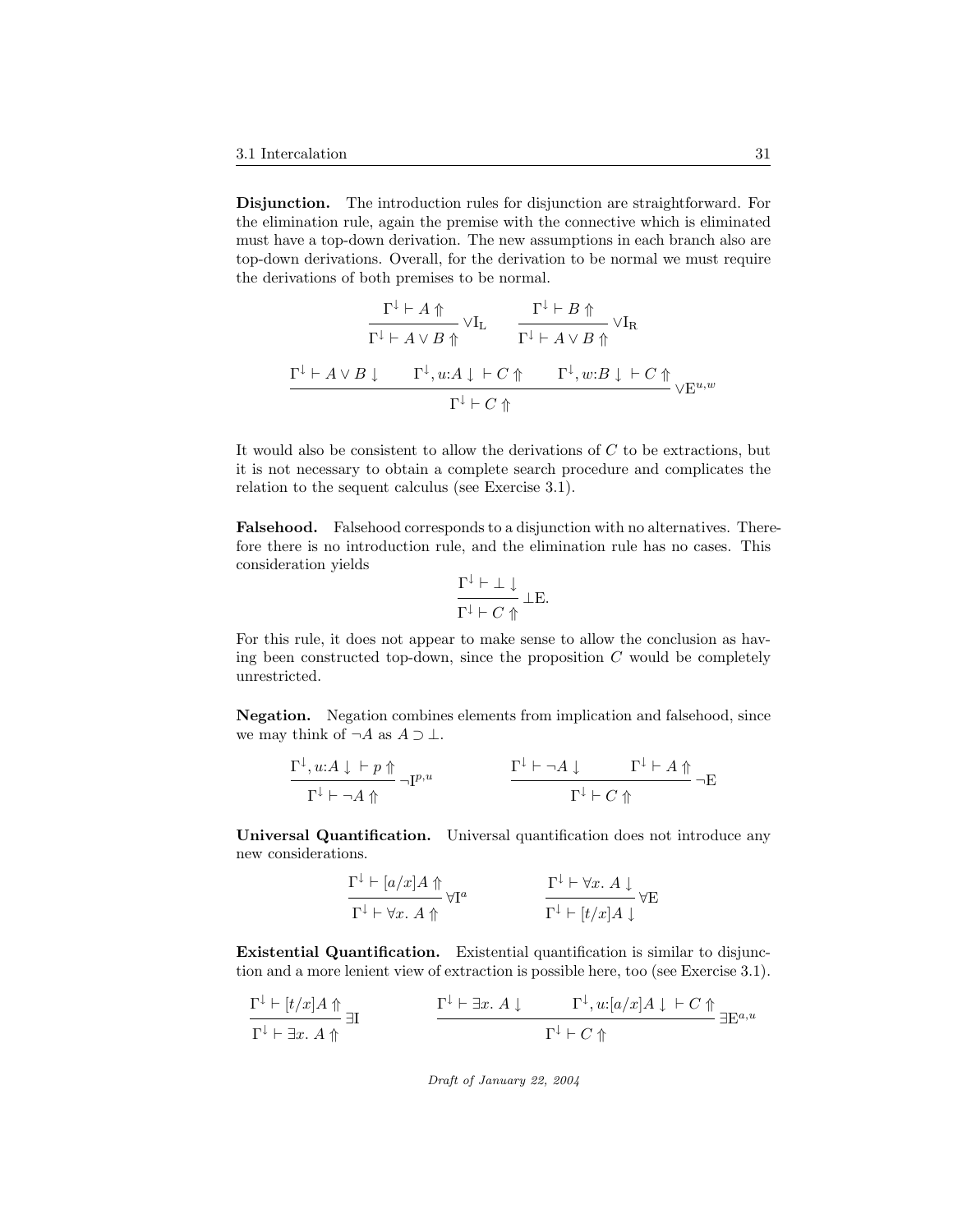It is quite easy to see that normal and extraction derivations are sound with respect to natural deduction. In order to state and prove this theorem, we introduce some conventions. Given a context

$$
\Gamma^{\downarrow} = u_1: A_1 \downarrow, \ldots, u_n: A_n \downarrow
$$

we denote

$$
u_1: A_1, \ldots, u_n: A_n
$$

by Γ and vice versa.

#### Theorem 3.1 (Soundness of Normal Deductions)

- 1. If  $\Gamma^{\downarrow} \vdash A \Uparrow$  then  $\Gamma \vdash A$ , and
- 2. if  $\Gamma^{\downarrow} \vdash A \downarrow$  then  $\Gamma \vdash A$ .

Proof: By induction on the structure of the given derivations. We show only three cases, since the proof is absolutely straightforward.

Case:

$$
\mathcal{E}=\frac{u}{\Gamma_1^{\downarrow}, u{:}A\downarrow, \Gamma_2^{\downarrow}\vdash A\downarrow}u
$$

The we construct directly  $\Gamma_1, u:A, \Gamma_2 \vdash A$ .

Case:

$$
\mathcal{N} = \frac{\Gamma^{\downarrow} \vdash A \downarrow}{\Gamma^{\downarrow} \vdash A \Uparrow} \downarrow \Uparrow
$$

Then  $\Gamma \vdash A$  by induction hypothesis on  $\mathcal{E}$ .

Case:

$$
\mathcal{N}_2
$$

$$
\mathcal{N} = \frac{\Gamma^{\downarrow}, u:A_1 \downarrow \vdash A_2 \Uparrow}{\Gamma^{\downarrow} \vdash A_1 \supset A_2 \Uparrow} \supset \mathbf{I}^u
$$

| $\Gamma, u:A_1 \vdash A_2$      | By i.h. on $\mathcal{N}_2$ |
|---------------------------------|----------------------------|
| $\Gamma \vdash A_1 \supset A_2$ | By rule $\supset I$        |

When trying to give a translation in the other direction we encounter a difficulty: certain patterns of inference cannot be annotated directly. For example, consider

$$
\frac{\mathcal{D}}{\Gamma \vdash A} \qquad \frac{\mathcal{E}}{\Gamma \vdash B} \land \Gamma
$$
\n
$$
\frac{\Gamma \vdash A \land B}{\Gamma \vdash A} \land E_{\mathbf{L}}.
$$

Draft of January 22, 2004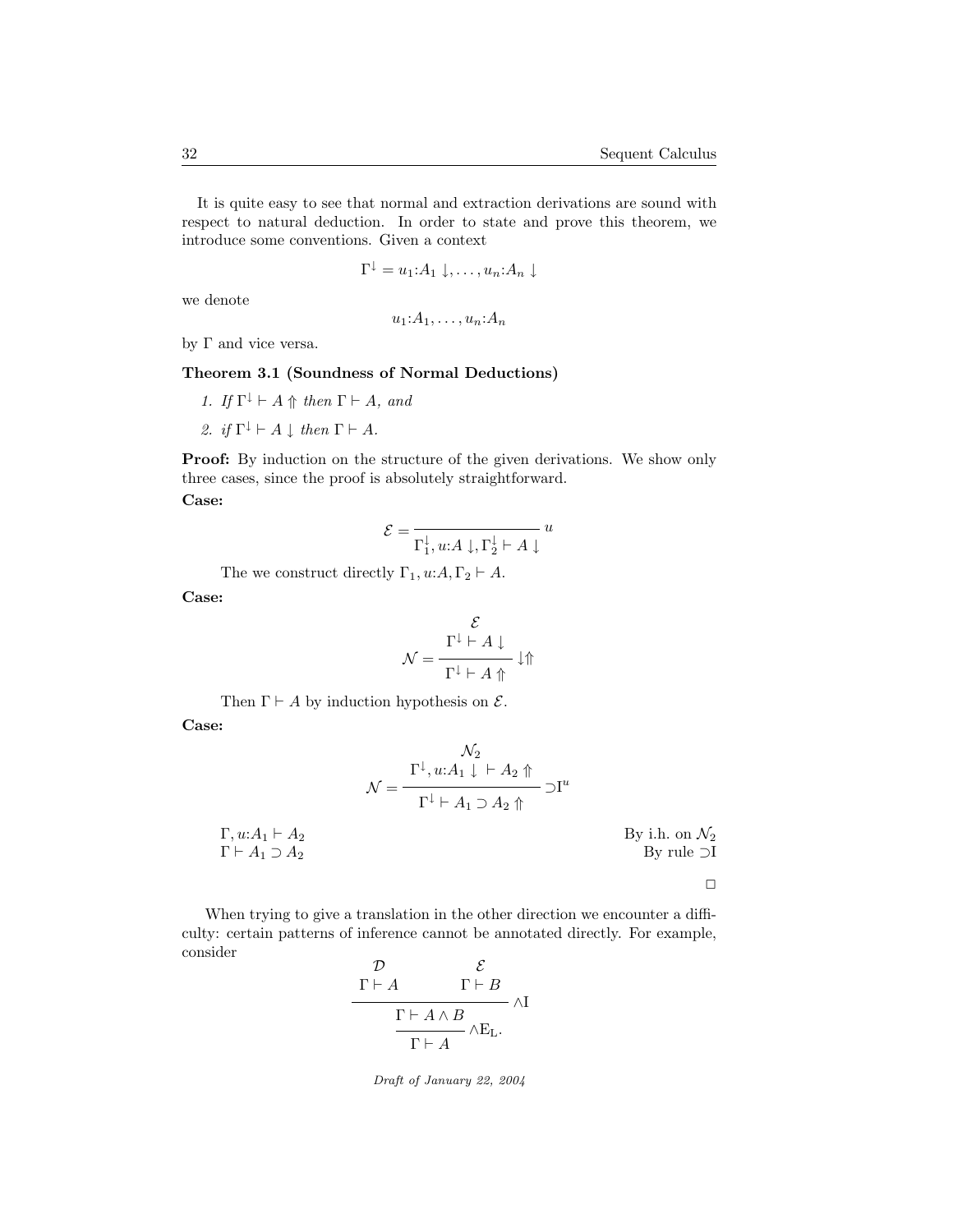If we try to classify each judgment, we obtain a conflict:

$$
\begin{array}{c}\n {\mathcal D}' \qquad \qquad {\mathcal E}' \\\ \Gamma \vdash A \Uparrow \qquad \qquad \Gamma \vdash B \Uparrow \\\hline \Gamma \vdash A \wedge B \ ? \\\hline \Gamma \vdash A \downarrow \end{array} \wedge {\rm I}
$$

In this particular case, we can avoid the conflict: in order to obtain the derivation of A  $\Uparrow$  we can just translate the derivation D and avoid the final two inferences! In general, we can try to apply local reductions to the given original derivation until no situations of the form above remain. This approach is called normalization. It is not easy to prove that normalization terminates, and the situation is complicated by the fact that the local reductions alone do not suffice to transform an arbitrary natural deduction into normal form (see Exercise 3.2).

Here, we follow an alternative approach to prove completeness of normal deductions. First, we temporarily augment the system with another rule which makes the translation from natural deductions immediate. Then we relate the resulting system to a sequent calculus and show that the additional rule was redundant.

A candidate for the additional rule is easy to spot: we just add the missing coercion from normal to extraction deductions. Since all rules are present, we can just coerce back and forth as necessary in order to obtain a counterpart for any natural deduction in this extended system. Of course, the resulting derivations are no longer normal, which we indicate by decorating the turnstile with a "+". The judgments  $\Gamma^{\downarrow}$  |  $\vdash$  A  $\uparrow$  and  $\Gamma^{\downarrow}$  |  $\vdash$  A  $\downarrow$  are defined by all counterparts of all rules which define normal and extracting derivations, plus the rule

$$
\frac{\Gamma^\downarrow\,\vdash^{\!+} A\Uparrow}{\Gamma^\downarrow\,\vdash^{\!+} A\downarrow}\Uparrow\downarrow
$$

Now the annotation in the example above can be completed.

$$
\begin{array}{c}\n {\mathcal D}' \qquad \qquad {\mathcal E}' \\\ \Gamma \vdash^{\!\!\!\!\!+} A \Uparrow \qquad \qquad \Gamma \vdash^{\!\!\!\!\!+} B \Uparrow \\\ \hline \Gamma \vdash^{\!\!\!\!\!+} A \wedge B \Uparrow \\\hline \Gamma \vdash^{\!\!\!\!\!+} A \wedge B \downarrow \qquad \qquad \wedge E_L \\\hline \Gamma \vdash^{\!\!\!\!\!+} A \downarrow \end{array}
$$

Both soundness and completeness of the extended calculus with respect to natural deduction is easy to see.

#### Theorem 3.2 (Soundness of Annotated Deductions)

1. If 
$$
\Gamma^{\perp} \vdash^{\perp} A \Uparrow \text{ then } \Gamma \vdash A
$$
, and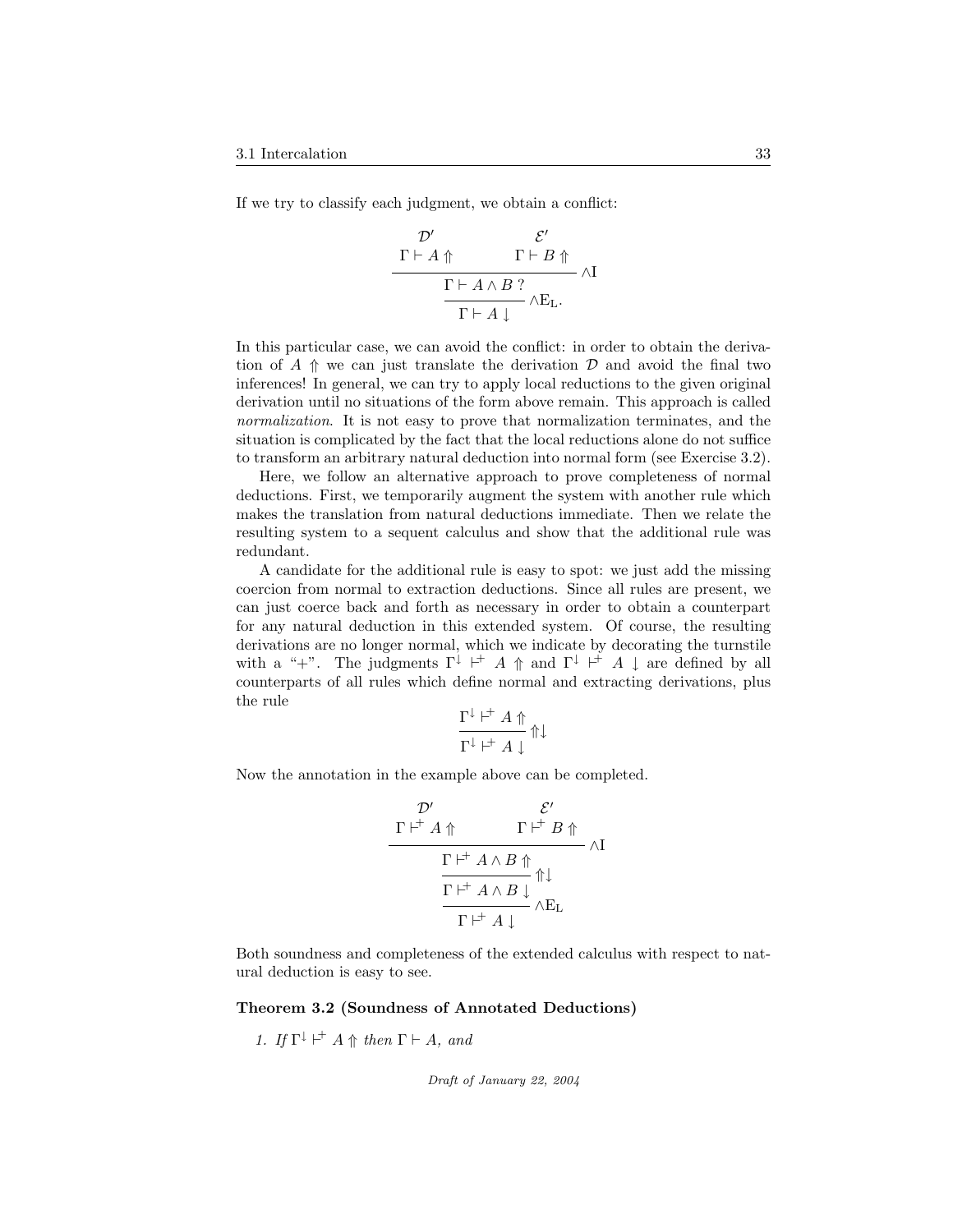2. if  $\Gamma^{\downarrow} \vdash^+ A \downarrow$  then  $\Gamma \vdash A$ .

Proof: By simultaneous induction over the structure of the given derivations.  $\Box$ 

The constructive proof of the completeness theorem below will contain an algorithm for annotating a given natural deduction.

#### Theorem 3.3 (Completeness of Annotated Deductions)

- 1. If  $\Gamma \vdash A$  then  $\Gamma^{\downarrow} \vdash^{\dagger} A \Uparrow$ , and
- 2. if  $\Gamma \vdash A$  then  $\Gamma^{\downarrow} \vdash^{\dagger} A \downarrow$ .

Proof: By induction over the structure of the given derivation. We show only two cases.

Case:

$$
\mathcal{D} = \frac{\Gamma \vdash B \supset A}{\Gamma \vdash A} \frac{\mathcal{E}}{\Gamma \vdash A} \supset \mathcal{E}
$$

| $\Gamma^{\downarrow} \vdash^{+} B \supset A \perp$ | By i.h. $(2)$ on $\mathcal{D}$              |
|----------------------------------------------------|---------------------------------------------|
| $\Gamma^{\downarrow} \vdash^{+} B \Uparrow$        | By i.h. (1) on $\mathcal E$                 |
| $\Gamma^{\downarrow} \vdash^{\dagger} A \perp$     | By rule $\supset E$ , proving (2)           |
| $\Gamma^{\downarrow} \vdash^{\dagger} A \Uparrow$  | By rule $\downarrow \Uparrow$ , proving (1) |

Case:

$$
\mathcal{D}_2
$$

$$
\mathcal{D} = \frac{\Gamma, u:A_1 \vdash A_2}{\Gamma \vdash A_1 \supset A_2} \supset \mathbf{I}^u
$$

| $\Gamma^{\downarrow}, u: A_1 \downarrow \vdash^{+} A_2 \Uparrow$  | By i.h. (1) on $\mathcal{D}_2$              |
|-------------------------------------------------------------------|---------------------------------------------|
| $\Gamma^{\downarrow} \vdash^{\dagger} A_1 \supset A_2 \Uparrow$   | By rule $\supset I^u$ , proving (1)         |
| $\Gamma^{\downarrow} \vdash^{\dagger} A_1 \supset A_2 \downarrow$ | By rule $\uparrow \downarrow$ , proving (2) |

 $\Box$ 

Even though natural deductions and annotated deductions are very similar, they are not in bijective correspondence. For example, in an annotated deduction we can simply alternate the two coercions an arbitrary number of times. Under the translation to natural deduction, all of these are identified.

Before we introduce the sequent calculus, we make a brief excursion to study the impact of annotations on proof terms.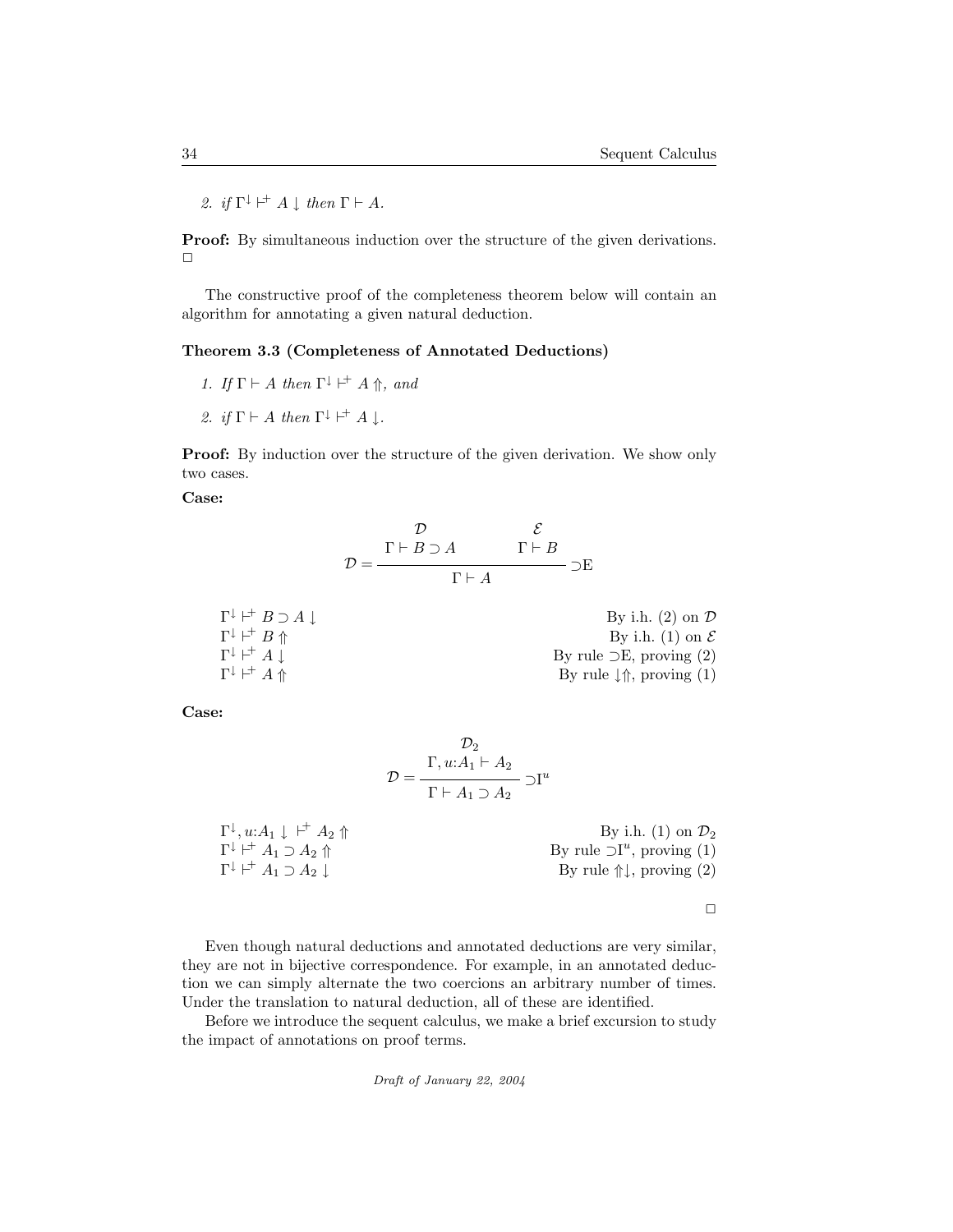### 3.2 Compact Proof Terms

The proof terms introduced in Section 2.4 sometimes contain significant amounts of redundant information. The reason are the propositions which label  $\lambda$ abstractions and also occur in the in<sup>14</sup>, in <sup>A</sup>,  $\mu^p u$ : A,  $\cdot_A$ , and abort<sup>4</sup> constructs. For example, assume we are given a proof term  $\lambda u:A$ . M and we are supposed to check if it represents a proof of  $A' \supset B$ . We then have to check that  $A = A'$  and, moreover, the information is duplicated. The reason for this duplication was the intended invariant that every term proves a unique proposition. Under the interpretations of propositions as types, this means we can always synthesize a unique type for every valid term. However, we can improve this if we alternate between synthesizing a type and checking a term against a given type.

Therefore we introduce two classes of terms: those whose type can be synthesized, and those which can be checked against a type. Interestingly, this corresponds precisely with the annotations as introduction or elimination rules given above. We ignore negation again, thinking of  $\neg A$  as  $A \supset \bot$ . We already discussed why the eliminations for disjunction and falsehood appear among the intro terms.

| Intro Terms $I ::= \langle I_1, I_2 \rangle$ |         |                                                                                     | Conjunction       |
|----------------------------------------------|---------|-------------------------------------------------------------------------------------|-------------------|
|                                              |         | $\lambda u. I$                                                                      | Implication       |
|                                              |         | $\inf I \mid \inf I$                                                                | Disjunction       |
|                                              |         | $\vert$ (case E of in $\vert u_1 \Rightarrow I_1 \vert$ inr $u_2 \Rightarrow I_2$ ) |                   |
|                                              |         |                                                                                     | Truth             |
|                                              |         | abort $E$                                                                           | Falsehood         |
|                                              |         | E                                                                                   | Coercion          |
| Elim Terms                                   | $E$ ::= | $\mathcal{U}$                                                                       | <b>Hypotheses</b> |
|                                              |         | EΙ                                                                                  | Implication       |
|                                              |         | fst $E \mid \text{snd } E$                                                          | Conjunction       |
|                                              |         | (I:A)                                                                               | Coercion          |
|                                              |         |                                                                                     |                   |

The presence of E as an intro term corresponds to the coercion  $\downarrow \Uparrow$  which is present in normal deductions. The presence of  $(I : A)$  as an elim term corresponds to the coercion ⇑↓ which is present only in the extended system. Therefore, a normal deduction can be represented without any internal type information, while a general deduction requires information at the point where an introduction rule is directly followed by an elimination rule. It is easy to endow the annotated natural deduction judgments with the modified proof terms from above. We leave the details to Exercise 3.3. The two judgments are  $\Gamma^{\downarrow} \vdash^{+} I : A \Uparrow$ and  $\Gamma^{\downarrow} \vdash^{+} E : A \downarrow$ .

Now we can prove the correctness of bi-directional type-checking.

#### Theorem 3.4 (Bi-Directional Type-Checking)

- 1. Given  $\Gamma^{\downarrow}$ , I, and A. Then either  $\Gamma^{\downarrow} \vdash I : A \Uparrow or not.$
- 2. Given  $\Gamma^{\downarrow}$  and E. Then either there is a unique A such that  $\Gamma^{\downarrow} \vdash^{+} E : A \downarrow$ or there is no such A.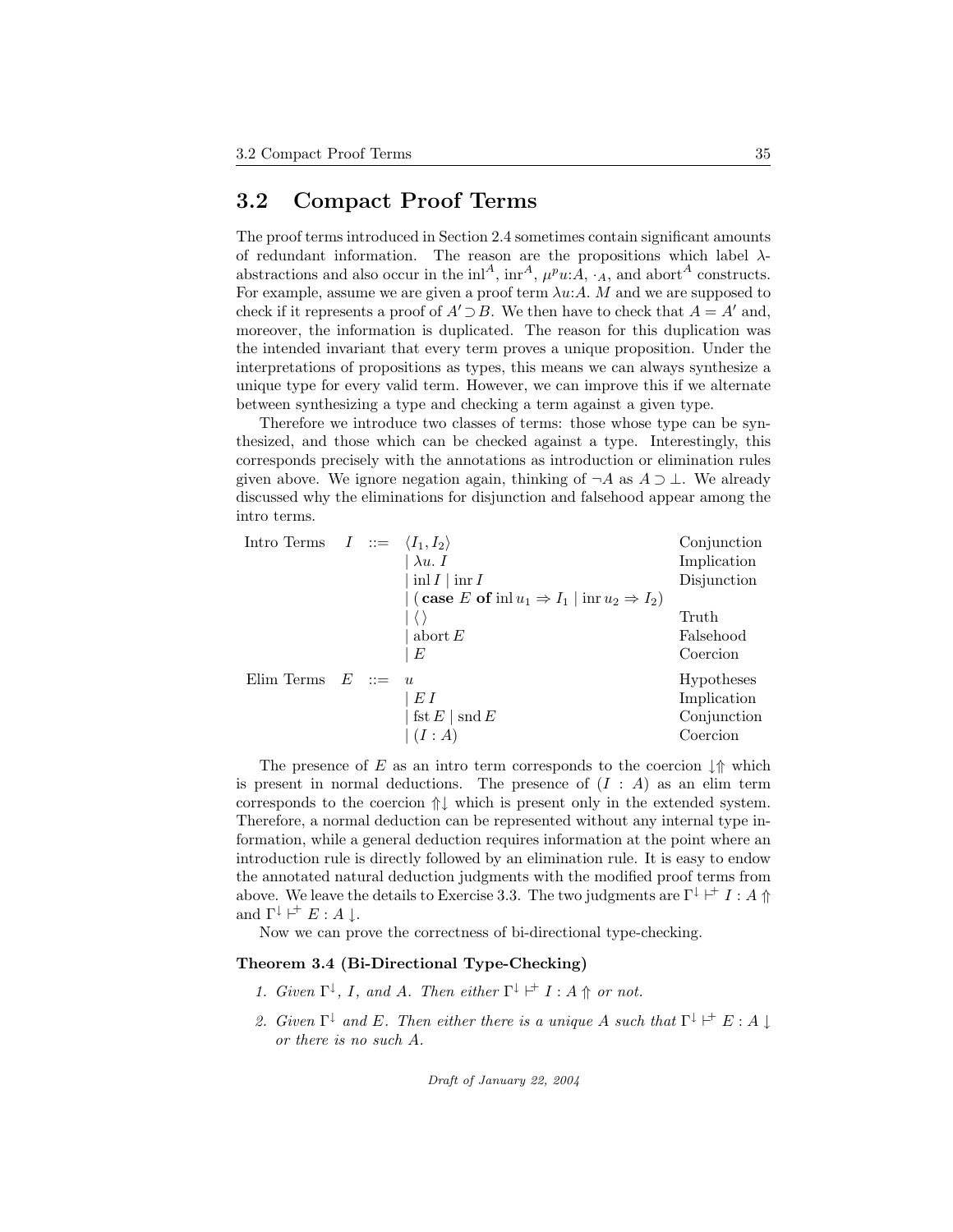Proof: See Exercise 3.3. ◯

### 3.3 Sequent Calculus

In Section 3.1 we introduced normal deductions which embody the strategy that proof search should proceed only bottom-up via introduction rules and top-down via elimination rules. The bi-directional nature of this calculus makes it somewhat unwieldy when it comes to the study of meta-theoretic properties and, in particular, complicates its completeness proof. In this section we develop a closely related calculus in which all proof search steps proceed bottom-up. Pictorially, we would like to flip the elimination rules upside-down.



This transformation turns introduction rules into so-called right rules, and upside-down elimination rules into so-called left rules. We have two judgments, A left (A is a proposition on the left) and A right (A is a proposition on the right). They are assembled into the form of a hypothetical judgment

$$
u_1:A_1 \text{ left},\ldots,u_n:A_n \text{ left} \vdash A \text{ right}.
$$

We call such a hypothetical judgment a *sequent*.

Note that the proposition A on the right directly corresponds to the proposition whose truth is established by a natural deduction. On the other hand, propositions on the left do not directly correspond to hypotheses in natural deduction, since in general they include hypotheses and propositions derived from them by elimination rules.

Keeping this intuition in mind, the inference rules for sequents can now be constructed mechanically from the rules for normal and extracting derivations. To simplify the notation, we denote the sequent above by

$$
A_1,\ldots,A_n \Longrightarrow A
$$

where the judgments *left* and *right* are implied by the position of the propositions. Moreover, labels  $u_i$  are suppressed until we introduce proof terms. Finally, left rules may be applied to any left proposition. Since the order of the left propositions is irrelevant, we write  $\Gamma$ , A instead of the more pedantic  $Γ, A, Γ'.$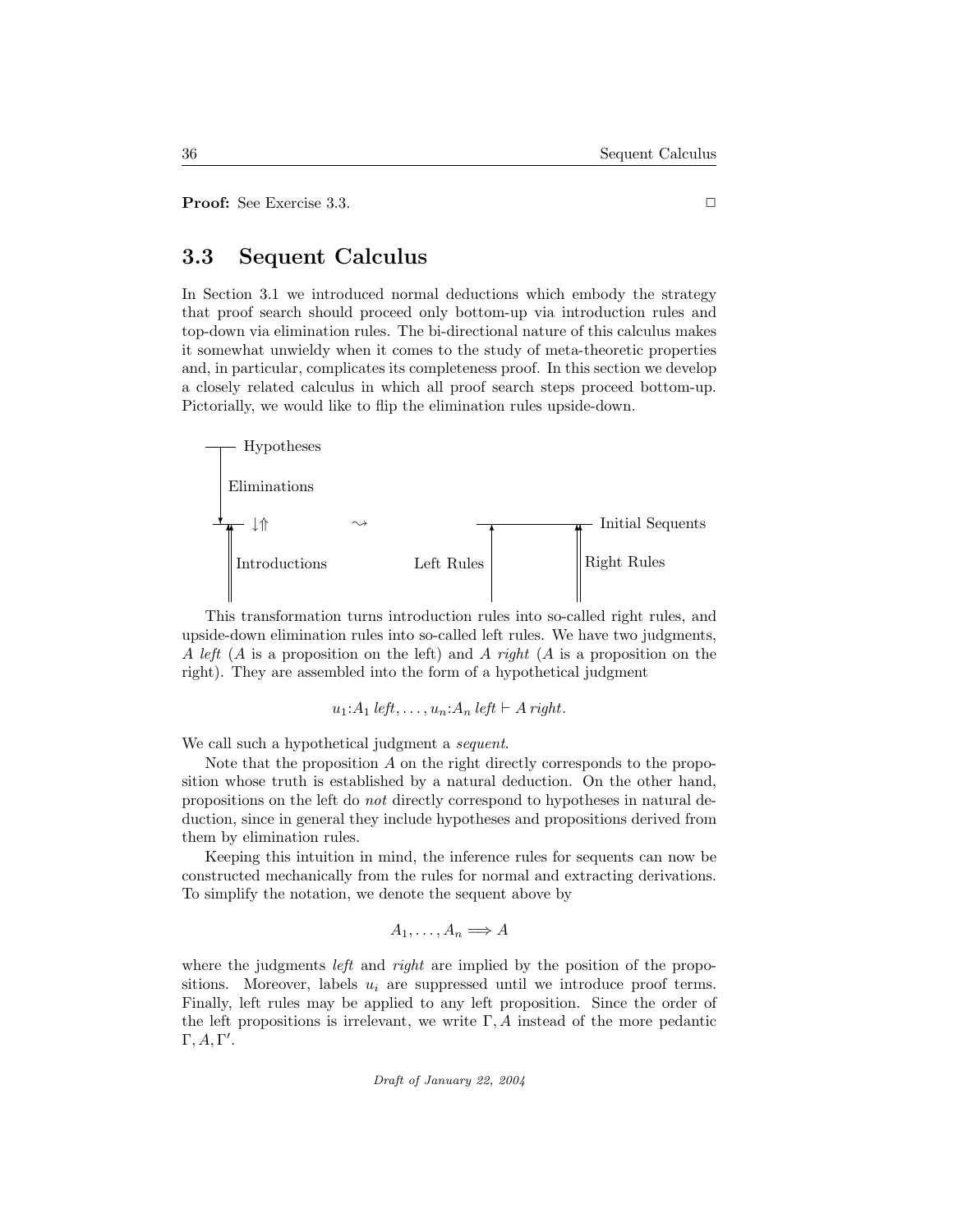Initial Sequents. These correspond to the coercion from extraction to normal derivations, and *not* to the use of hypotheses in natural deductions.

$$
\overline{\Gamma, A \Longrightarrow A}^{\text{init}}
$$

Conjunction. The right and left rules are straightforward and provide a simple illustration of the translation, in particular in the way the elimination rules are turned upside-down.

$$
\frac{\Gamma \Longrightarrow A \qquad \Gamma \Longrightarrow B}{\Gamma \Longrightarrow A \land B} \land R
$$
  

$$
\frac{\Gamma, A \land B, A \Longrightarrow C}{\Gamma, A \land B \Longrightarrow C} \land L_1 \qquad \frac{\Gamma, A \land B, B \Longrightarrow C}{\Gamma, A \land B \Longrightarrow C} \land L_2
$$

In the introduction rule (read bottom-up), we propagate  $\Gamma$  to both premises. This reflects that in natural deduction we can use any available assumption freely in both subdeductions. Furthermore, in the elimination rule the hypothesis  $A \wedge B$  left persists. This reflects that assumptions in natural deduction may be used more than once. Later we analyze which of these hypotheses are actually needed and eliminate some redundant ones. For now, however, they are useful because they allow us to give a very direct translation to and from normal natural deductions.

Implication. The right rule for implication is straightforward. The left rule requires some thought. Using an extracted implication  $A \supset B$  gives rise to two subgoals: we have to find a normal proof of A, but we also still have to prove our overall goal, now with the additional extracted proposition B.

$$
\frac{\Gamma, A \Longrightarrow B}{\Gamma \Longrightarrow A \supset B} \supset R \qquad \frac{\Gamma, A \supset B \Longrightarrow A \qquad \Gamma, A \supset B, B \Longrightarrow C}{\Gamma, A \supset B \Longrightarrow C} \supset L
$$

Disjunction. This introduces no new considerations.

$$
\Gamma \Longrightarrow A \vee R_1 \qquad \qquad \Gamma \Longrightarrow B \vee R_2
$$
  

$$
\Gamma \Longrightarrow A \vee B \qquad \qquad \Gamma \Longrightarrow A \vee B \qquad \qquad \Gamma A \vee B \Longrightarrow C
$$
  

$$
\Gamma, A \vee B, A \Longrightarrow C \qquad \qquad \Gamma, A \vee B, B \Longrightarrow C \qquad \qquad \Gamma A \vee B \Longrightarrow C
$$

Negation. Negation requires a judgment parametric in a proposition. Sometimes, this is encoded as an empty right-hand side (see Exercise 3.6).

$$
\frac{\Gamma, A \Longrightarrow p}{\Gamma \Longrightarrow \neg A} \neg \mathbf{R}^p \qquad \frac{\Gamma, \neg A \Longrightarrow A}{\Gamma, \neg A \Longrightarrow C} \neg \mathbf{L}
$$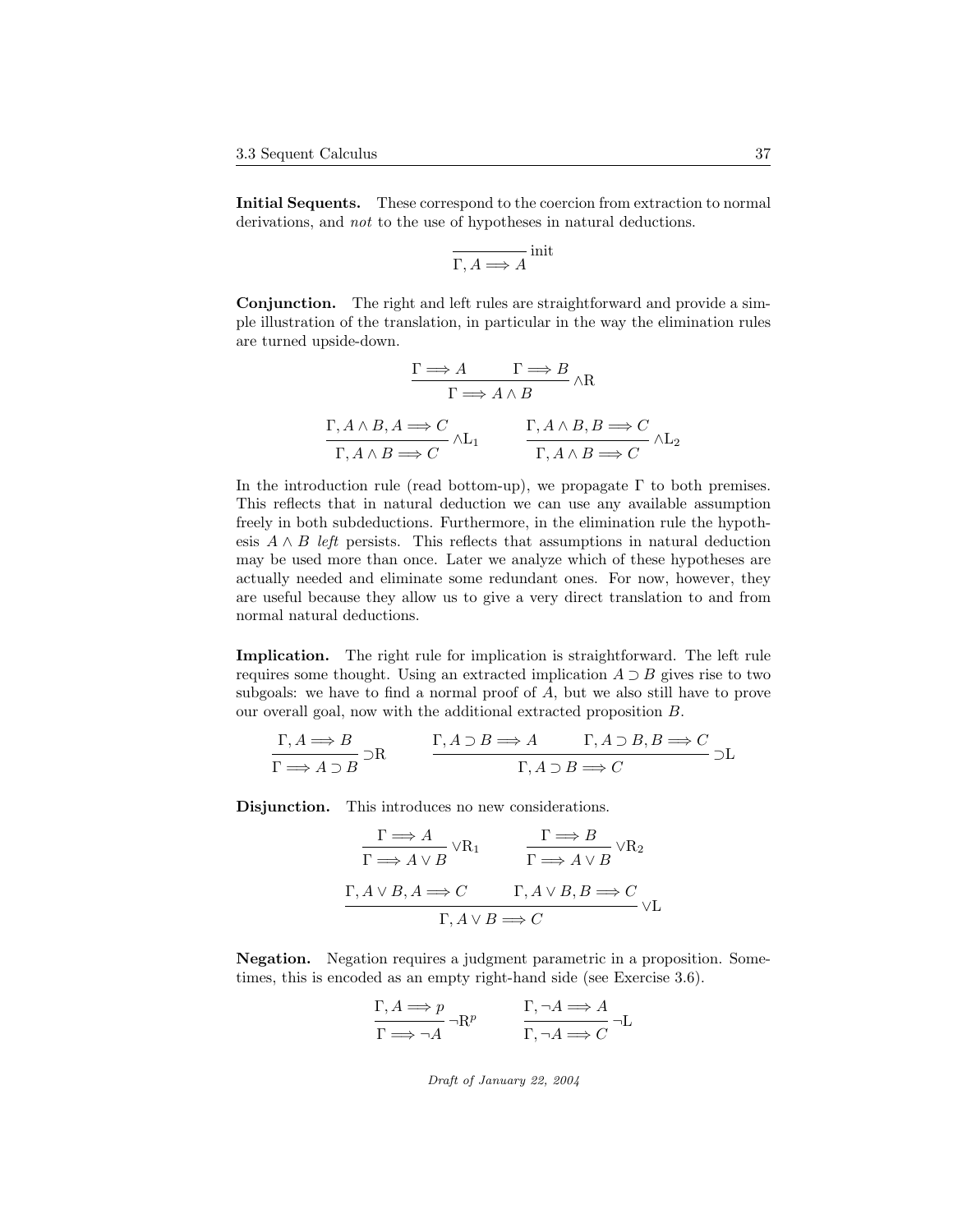Truth. By our general method, there is no left rule, only a right rule which models the introduction rule.

$$
\overline{\Gamma\Longrightarrow\top}^{\hphantom{1}}\top{\bf R}
$$

Falsehood. Again by our general method, there is no right rule, only a left rule which models the (upside-down) elimination rule.

$$
\overline{\Gamma, \bot \Longrightarrow C} \perp L
$$

Universal Quantification. These require only a straightforward transcription, with the appropriate translation of the side condition.

$$
\frac{\Gamma \Longrightarrow [a/x]A}{\Gamma \Longrightarrow \forall x. A} \forall R^a \qquad \frac{\Gamma, \forall x. A, [t/x]A \Longrightarrow C}{\Gamma, \forall x. A \Longrightarrow C} \forall L
$$

Existential Quantification. Again, the rules can be directly constructed from the introduction and elimination rule of natural deduction.

$$
\frac{\Gamma \Longrightarrow [t/x]A}{\Gamma \Longrightarrow \exists x. A} \exists R \qquad \frac{\Gamma, \exists x. A, [a/x]A \Longrightarrow C}{\Gamma, \exists x. A \Longrightarrow C} \exists L^a
$$

The intended theorem describing the relationship between sequent calculus and natural deduction states that  $\Gamma^{\downarrow} \vdash A \Uparrow$  if and only if  $\Gamma \implies A$ . Prima facie is unlikely that we can prove either of these directions without further generalization, since the judgments  $\Gamma^{\downarrow} \vdash A \uparrow$  and  $\Gamma^{\downarrow} \vdash A \downarrow$  are mutually recursive, and the statement above does not even mention the latter.

In preparation for the upcoming proof, we recall the general property of hypothetical judgments, namely that we can substitute a derivation of the appropriate judgment for a hypothesis. When applied to normal and extracting derivations, this yields the following property.

#### Lemma 3.5 (Substitution Property for Extractions)

- 1. If  $\Gamma_1^{\downarrow}$ ,  $u:A \downarrow, \Gamma_2^{\downarrow} \vdash C \uparrow$  and  $\Gamma_1^{\downarrow} \vdash A \downarrow$  then  $\Gamma_1^{\downarrow}, \Gamma_2^{\downarrow} \vdash C \uparrow$ .
- 2. If  $\Gamma_1^{\downarrow}$ ,  $u:A \downarrow, \Gamma_2^{\downarrow} \vdash C \downarrow$  and  $\Gamma_1^{\downarrow} \vdash A \downarrow$  then  $\Gamma_1^{\downarrow}, \Gamma_2^{\downarrow} \vdash C \downarrow$ .

**Proof:** By induction on the structure of the given derivations of  $C \nparallel$  and  $C \nparallel$ . In the case where the hypothesis is used we employ weakening, that is, we adjoin the additional hypotheses  $\Gamma_2^{\downarrow}$  to every judgment in the derivation of  $\Gamma_1^{\downarrow} \vdash A \downarrow$ .  $\Box$ 

Using this lemma, a direct proof goes through (somewhat surprisingly).

Theorem 3.6 (Soundness of Sequent Calculus) If  $\Gamma \Longrightarrow C$  then  $\Gamma^{\downarrow} \vdash C \Uparrow$ .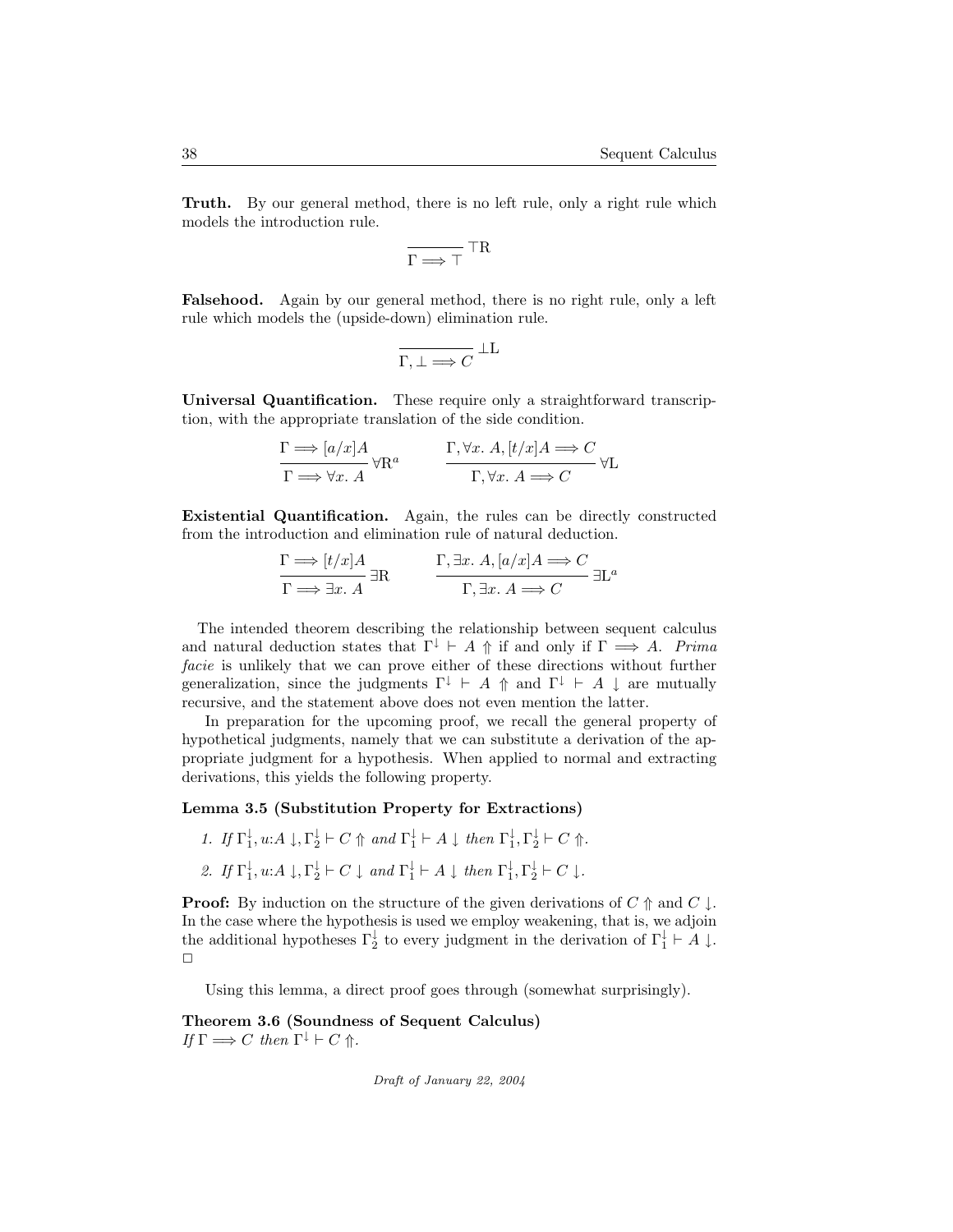**Proof:** By induction on the structure of the given derivation  $S$ . We show a few representative cases.

Case: Initial sequents.

$$
\overline{\Gamma, C \Longrightarrow C}^{\text{init}}
$$

 $\Gamma^\downarrow$  $\Gamma^{\downarrow}, u:C \downarrow \vdash C \Uparrow$  By rule  $\downarrow \Uparrow$ 

By hypothesis  $u$ 

This case confirms that initial sequents correspond to the coercion from extractions to normal deductions.

Case: Implication right rule.

$$
\frac{S_2}{\Gamma, C_1 \Longrightarrow C_2} \supset \mathcal{R}
$$

$$
\frac{\Gamma \Longrightarrow C_1 \supset C_2}{\Gamma \Longrightarrow C_1 \supset C_2} \supset \mathcal{R}
$$

| $\Gamma^{\downarrow}, u:C_1 \downarrow \vdash C_2 \Uparrow$ | By i.h. on $\mathcal{S}_2$ |
|-------------------------------------------------------------|----------------------------|
| $\Gamma^{\downarrow} \vdash C_1 \supset C_2 \Uparrow$       | By rule $\supset I^u$      |

This case exemplifies how right rules correspond directly to introduction rules.

Case: Implication left rule.

$$
\frac{S_1}{\Gamma, A_1 \supset A_2 \Longrightarrow A_1} \qquad \qquad \Gamma, A_1 \supset A_2, A_2 \Longrightarrow C
$$

$$
\Gamma, A_1 \supset A_2 \Longrightarrow C
$$

 $\Gamma^{\downarrow}, u: A_1 \supset A_2 \downarrow \vdash A_1 \uparrow$  By i.h. on  $S_1$  $\Gamma^{\downarrow}, u: A_1 \supset A_2 \downarrow \vdash A_1 \supset A_2 \downarrow$  By hypothesis u  $\Gamma^{\downarrow}, u: A_1 \supset A_2 \downarrow + A_2 \downarrow$  By rule  $\supset \to$  $\Gamma^{\downarrow}, u: A_1 \supset A_2 \downarrow, w: A_2 \downarrow \vdash C \uparrow$  By i.h. on  $\mathcal{S}_2$  $\Gamma^\downarrow$ By substitution property (Lemma  $3.5$ )

This case illustrates how left rules correspond to elimination rules. The general pattern is that the result of applying the appropriate elimination rule is substituted for a hypothesis.

 $\Box$ 

The proof of completeness is somewhat trickier—we first need to generalize the induction hypothesis. Generalizing a desired theorem so that a direct inductive proof is possible often requires considerable ingenuity and insight into the problem. In this particular case, the generalization is of medium difficulty.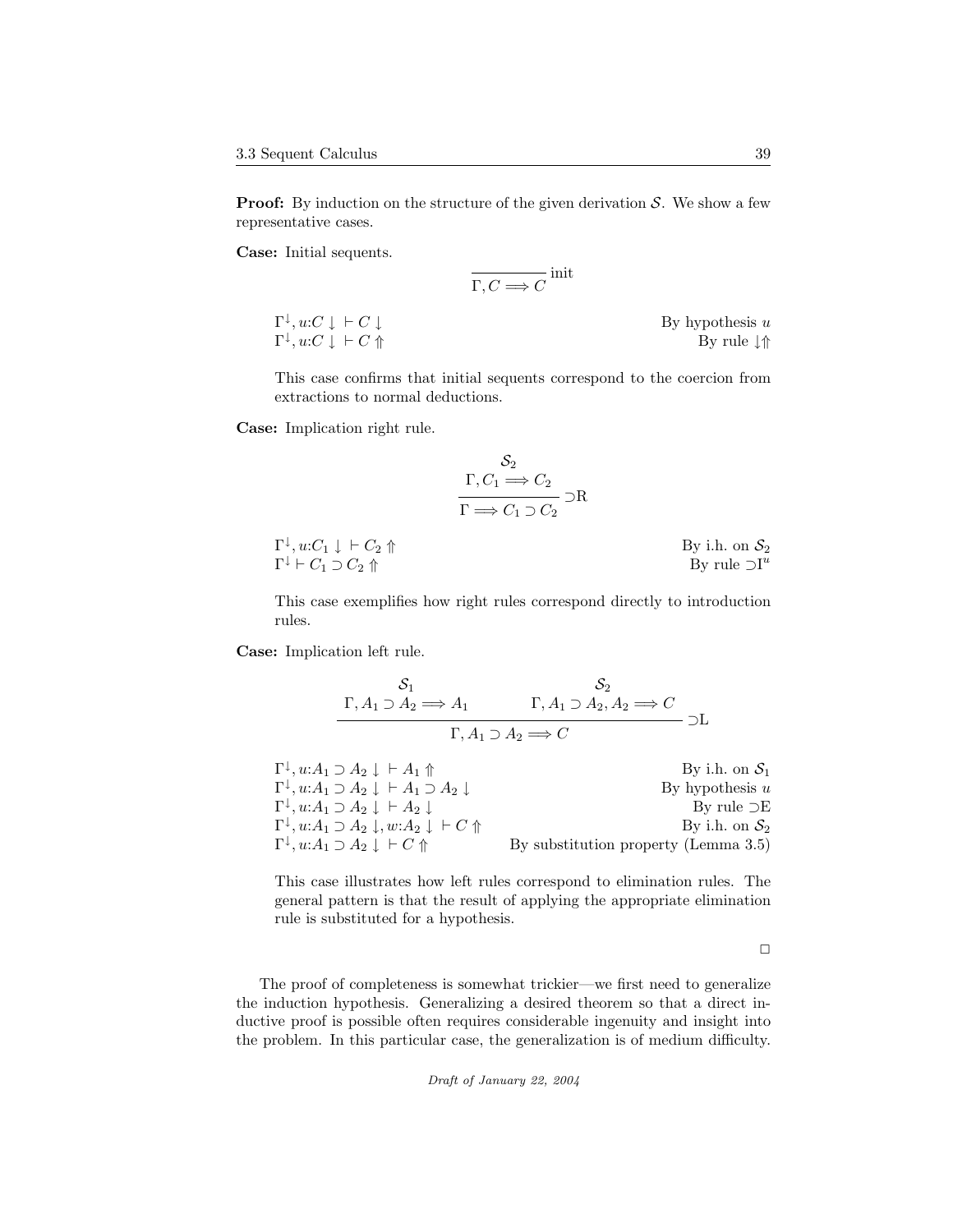The reader who has not seen the proof is invited to test his understanding by carrying out the generalization and proof himself before reading on.

The nature of a sequent as a hypothetical judgment gives rise to several general properties we will take advantage of. We make two of them, weakening and contraction, explicit in the following lemma.

#### Lemma 3.7 (Structural Properties of Sequents)

- 1. (Weakening) If  $\Gamma \Longrightarrow C$  then  $\Gamma, A \Longrightarrow C$ .
- 2. (Contraction) If  $\Gamma$ ,  $A$ ,  $A \Longrightarrow C$  then  $\Gamma$ ,  $A \Longrightarrow C$ .

Proof: First, recall our general convention that we consider the hypotheses of a sequent modulo permutation. We prove each property by a straightforward induction over the structure of the derivation. In the case of weakening we adjoin an unused hypothesis  $A \, \text{left}$  to each sequent in the derivation. In the case of contraction we replace any use of either of the two hypotheses by a common hypothesis. □

The theorem below only establishes the completeness of sequent derivations with respect to normal deductions. That is, at this point we have not established the completeness of sequents with respect to arbitrary natural deductions which is more difficult.

#### Theorem 3.8 (Completeness of Sequent Derivations)

- 1. If  $\Gamma^{\downarrow} \vdash C \Uparrow$  then  $\Gamma \Longrightarrow C$ .
- 2. If  $\Gamma^{\downarrow} \vdash A \downarrow$  and  $\Gamma, A \Longrightarrow C$  then  $\Gamma \Longrightarrow C$ .

**Proof:** By induction on the structure of the given derivations  $\mathcal{I}$  and  $\mathcal{E}$ . We show some representative cases.

Case: Use of hypotheses.

$$
\mathcal{E} = \frac{1}{\Gamma_1^{\downarrow}, u{:}A\downarrow, \Gamma_2^{\downarrow} \vdash A\downarrow} u
$$

$$
\Gamma_1, A, \Gamma_2, A \Longrightarrow C
$$
 Assumption  
By contraction (Lemma 3.7)

Case: Coercion.

$$
\mathcal{I} = \frac{\mathcal{E}}{\Gamma^{\downarrow} \vdash C \downarrow} \downarrow \Uparrow
$$

 $\Gamma, C \Longrightarrow C$  By rule init  $\Gamma \Longrightarrow C$  By i.h. on  $\mathcal E$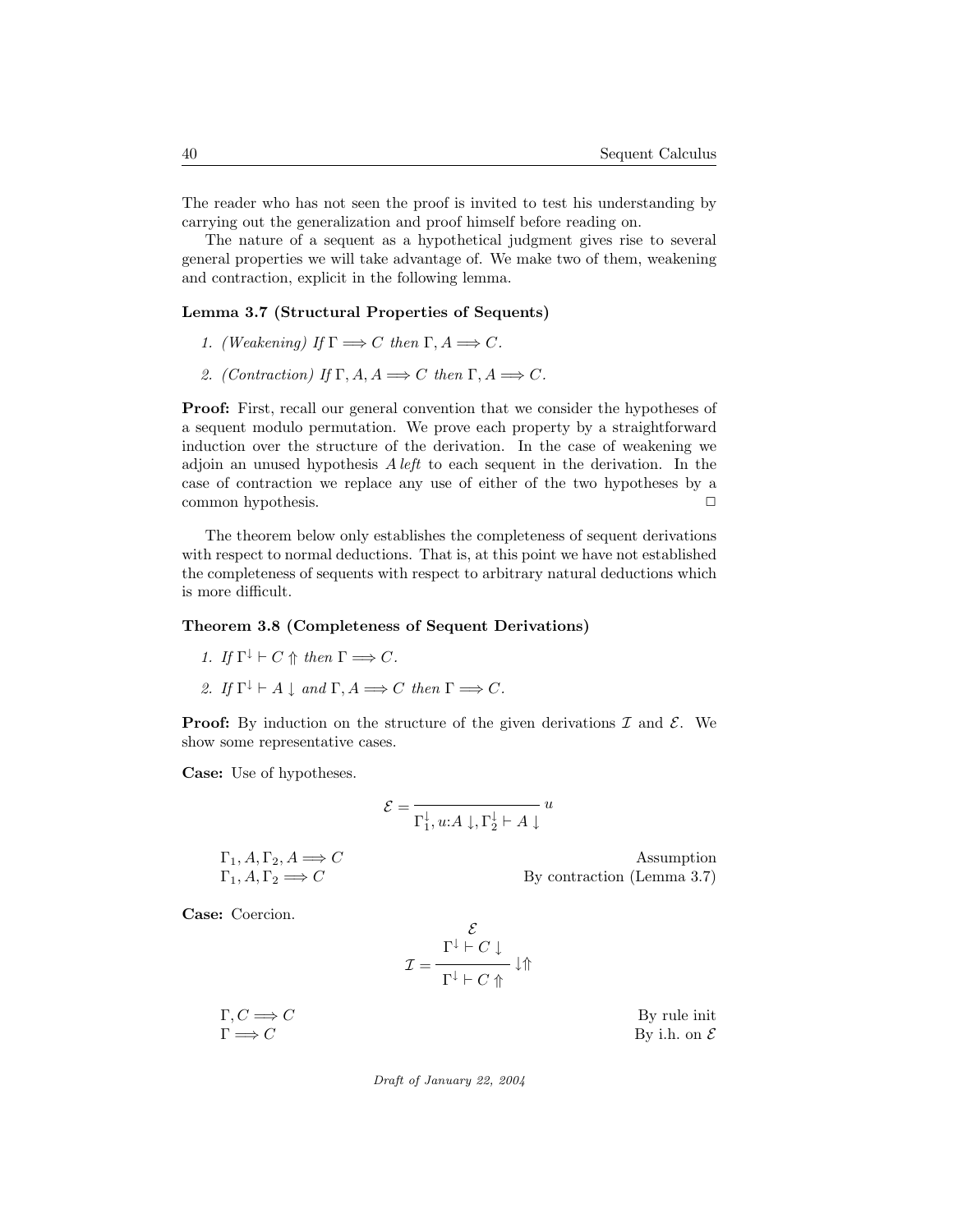Case: Implication introduction.

$$
\mathcal{I} = \frac{\Gamma^{\downarrow}, u:C_1 \downarrow \vdash C_2 \Uparrow}{\Gamma^{\downarrow} \vdash C_1 \supset C_2 \Uparrow} \supset \mathbf{I}^u
$$

 $\Gamma, C_1 \Longrightarrow C_2$  By i.h. on  $\mathcal{I}_2$  $\Gamma \Longrightarrow C_1 \supset C_2$  By rule  $\supset$ R

Case: Implication elimination.

$$
\mathcal{E} = \frac{\Gamma^{\downarrow} \vdash A_1 \supset A_2 \downarrow \qquad \qquad \Gamma^{\downarrow} \vdash A_1 \Uparrow}{\Gamma^{\downarrow} \vdash A_2 \downarrow} \negthickspace \negthickspace \negthickspace \Gamma^{\downarrow} \vdash A_1 \Uparrow
$$

| $\Gamma, A_2 \implies C$                  | Assumption                 |
|-------------------------------------------|----------------------------|
| $\Gamma, A_1 \supset A_2, A_2 \implies C$ | By weakening (Lemma 3.7)   |
| $\Gamma \implies A_1$                     | By weakening (Lemma 3.7)   |
| $\Gamma, A_1 \supset A_2 \implies A_1$    | By weakening (Lemma 3.7)   |
| $\Gamma, A_1 \supset A_2 \implies C$      | By rule $\supseteq$ L      |
| $\Gamma \implies C$                       | By i.h. on $\mathcal{E}_2$ |

 $\Box$ 

In order to establish soundness and completeness with respect to arbitrary natural deductions we establish a connection to annotated natural deductions. Recall that this is an extension of normal deductions which we showed sound and complete with respect to arbitrary natural deduction in Theorems 3.2 and 3.3. We related annotated natural deductions to the sequent calculus by adding a rule called cut.

We write the extended judgment of sequent derivations with cut as  $\Gamma \stackrel{+}{\Longrightarrow} C$ . It is defined by copies of all the rules for  $\Gamma \Longrightarrow C$ , plus the rule of cut:

$$
\frac{\Gamma \stackrel{+}{\Longrightarrow} A \qquad \Gamma, A \stackrel{+}{\Longrightarrow} C}{\Gamma \stackrel{+}{\Longrightarrow} C} \text{cut}
$$

Thought of from the perspective of bottom-up proof construction, this rule corresponds to proving and then assuming a lemma A during a derivation.

Theorem 3.9 (Soundness of Sequent Calculus with Cut) If  $\Gamma \stackrel{+}{\Longrightarrow} C$  then  $\Gamma^{\downarrow} \vdash^{+} C \Uparrow$ .

Proof: As in Theorem 3.6 by induction on the structure of the given derivation  $S$ , with one additional case.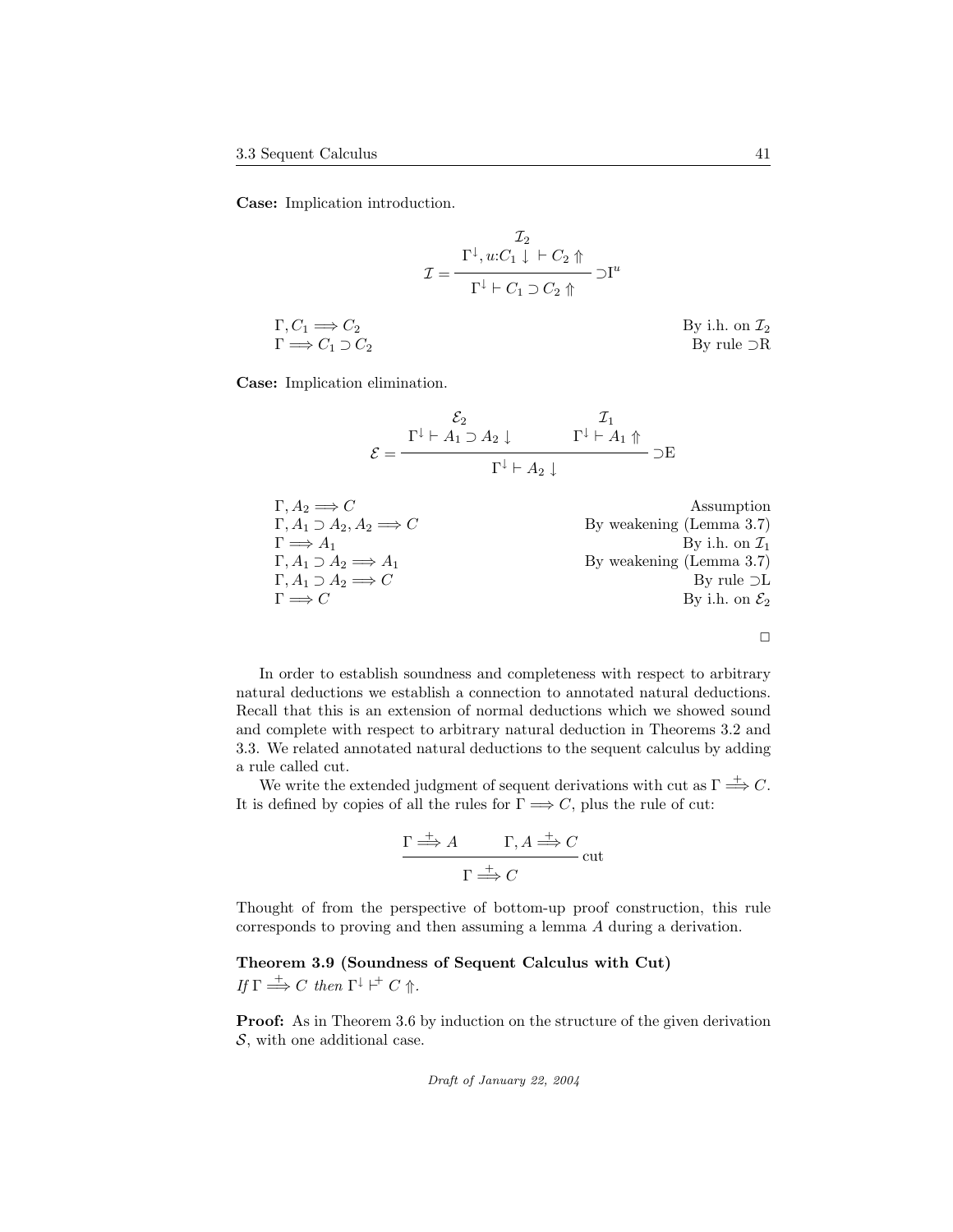Case: Cut.

$$
S = \frac{\Gamma \Longrightarrow A}{\Gamma \Longrightarrow C} \text{ cut}
$$

$$
S = \frac{\Gamma \Longrightarrow A}{\Gamma \Longrightarrow C} \text{ cut}
$$

 $\Gamma^\downarrow$   $\vdash$ By i.h. on  $S_1$  $\Gamma^\downarrow$   $\vdash$ By rule  $\Uparrow \downarrow$  $\Gamma^{\downarrow}, u: A \downarrow \vdash^+ C \Uparrow$  By i.h. on  $\mathcal{S}_2$  $\Gamma^\downarrow$   $\vdash$ By substitution (Lemma 3.5, generalized)

We see that, indeed, cut corresponds to the coercion from normal to extraction derivations.

 $\Box$ 

#### Theorem 3.10 (Completeness of Sequent Calculus with Cut)

- 1. If  $\Gamma^{\downarrow} \vdash^{\dagger} C \Uparrow \text{ then } \Gamma \stackrel{+}{\Longrightarrow} C.$
- 2. If  $\Gamma^{\downarrow} \vdash^{\dagger} A \downarrow$  and  $\Gamma, A \stackrel{+}{\Longrightarrow} C$  then  $\Gamma \stackrel{+}{\Longrightarrow} C$ .

Proof: As in the proof of Theorem 3.10 with one additional case.

Case: Coercion from normal to extraction derivations.

$$
\mathcal{E} = \frac{\Gamma^{\downarrow \ \ \uparrow^{\pm} \ A \ \Uparrow}}{\Gamma^{\downarrow \ \ \uparrow^{\pm} \ A \ \downarrow}} \ \Uparrow \downarrow
$$

 $\Gamma \Longrightarrow A$  By i.h. on  $\mathcal I$  $\Gamma, A \Longrightarrow C$  By assumption  $\Gamma \Longrightarrow C$  By rule cut

 $\Box$ 

The central property of the sequent calculus is that the cut rule is redundant. That is, if  $\Gamma \stackrel{+}{\implies} C$  then  $\Gamma \implies C$ . This so-called cut elimination theorem (Gentzen's Hauptsatz [Gen35]) is one of the central theorems of logic. As an immediately consequence we can see that not every proposition has a proof, since no rule is applicable to derive  $\cdot \implies \bot$ . In the system with cut, a derivation of this sequent might end in the cut rule and consistency is not at all obvious. The proof of cut elimination and some of its many consequences are the subject of the next section.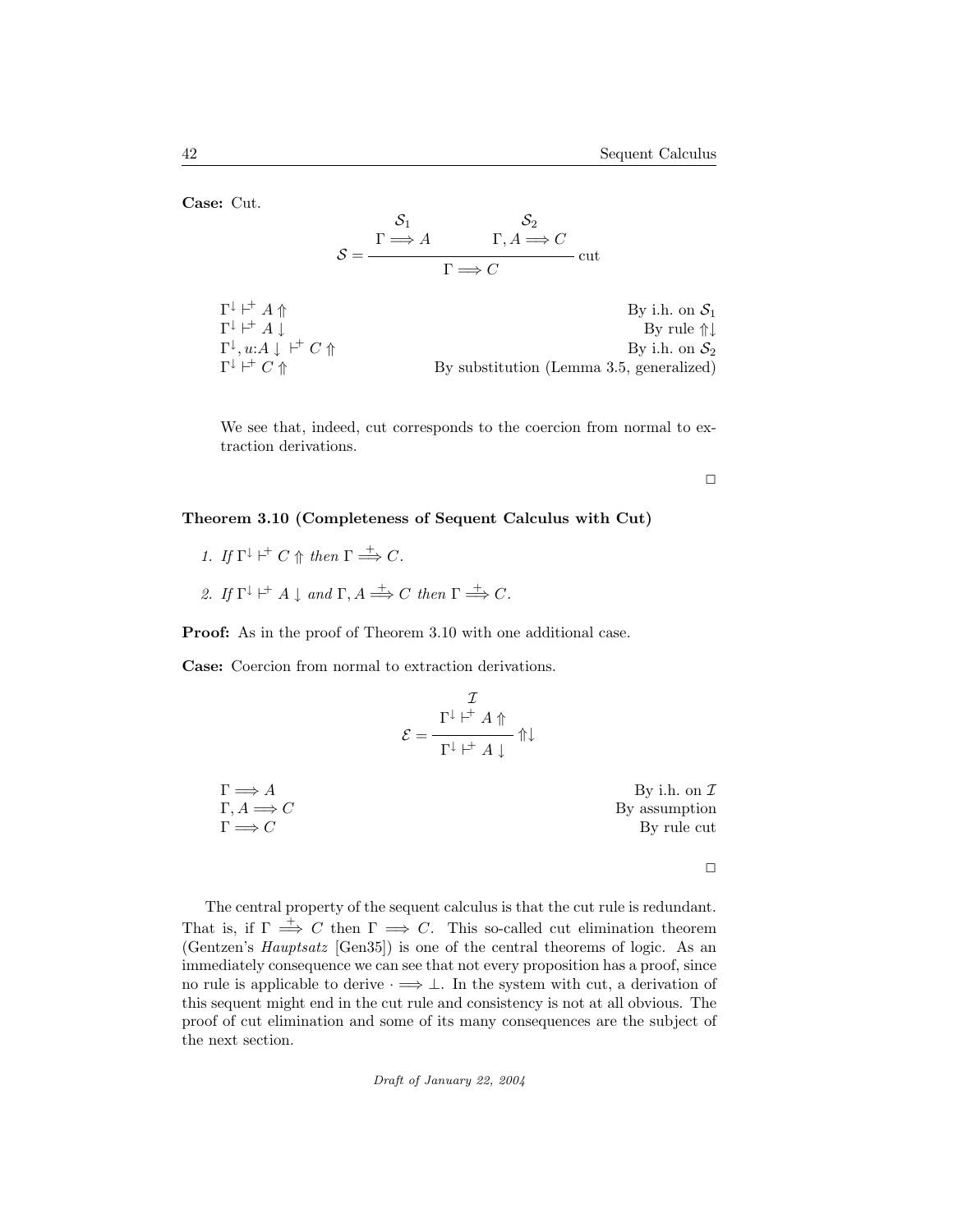### 3.4 Cut Elimination

This section is devoted to proving that the rule of cut is redundant in the sequent calculus. First we prove that cut is admissible: whenever the premises of the cut rule are derivable in the sequent calculus without cut, then the conclusion is. It is a simple observation that adding an admissible rule to a deductive system does not change the derivable judgments. Formally, this second step is an induction over the structure of a derivation that may contain cuts, proving that if  $\Gamma \stackrel{+}{\Longrightarrow} C$  then  $\Gamma \Longrightarrow C$ .

There is a stronger property we might hope to prove for cut: it could be a derived rule of inference. Derived rules have a direct deduction of the conclusion from the premises within the given system. For example,

$$
\frac{\Gamma \vdash A \qquad \Gamma \vdash B \qquad \Gamma \vdash C}{\Gamma \vdash A \land (B \land C)}
$$

is a derived rule, as evidenced by the following deduction:

$$
\frac{\Gamma \vdash B \qquad \Gamma \vdash C}{\Gamma \vdash A \land (B \land C)} \land \text{I}
$$
\n
$$
\frac{\Gamma \vdash B \land C}{\Gamma \vdash A \land (B \land C)} \land \text{I}.
$$

Derived rules have the property that they remain valid under all extensions of a given system. Admissible rules, on the other hand, have to be reconsidered when new connectives or inference rules are added to a system, since these rules may invalidate the proof of admissibility.

It turns out that cut is only admissible, but not derivable in the sequent calculus. Therefore, we will prove the following theorem:

If  $\Gamma \Longrightarrow A$  and  $\Gamma, A \Longrightarrow C$  then  $\Gamma \Longrightarrow C$ .

We call A the *cut formula*. Also, each left or right rule in the sequent calculus focuses on an occurrence of a proposition in the conclusion, called the principal formula of the inference.

The proof combines two ideas: induction over the structure of the cut formula with induction over the structures of the two given derivations. They are combined into one nested induction: an outer induction over the structure of the cut formula and an inner induction over the structure of the derivations of the premises. The outer induction over the structure of the cut formula is related to local reductions in natural deduction (see Exercise 3.7).

Theorem 3.11 (Admissibility of Cut) If  $\Gamma \Longrightarrow A$  and  $\Gamma, A \Longrightarrow C$  then  $\Gamma \Longrightarrow C$ .

**Proof:** By nested inductions on the structure of A, the derivation  $\mathcal{D}$  of  $\Gamma \Longrightarrow A$ and  $\mathcal E$  of  $\Gamma, A \implies C$ . More precisely, we appeal to the induction hypothesis either with a strictly smaller cut formula, or with an identical cut formula and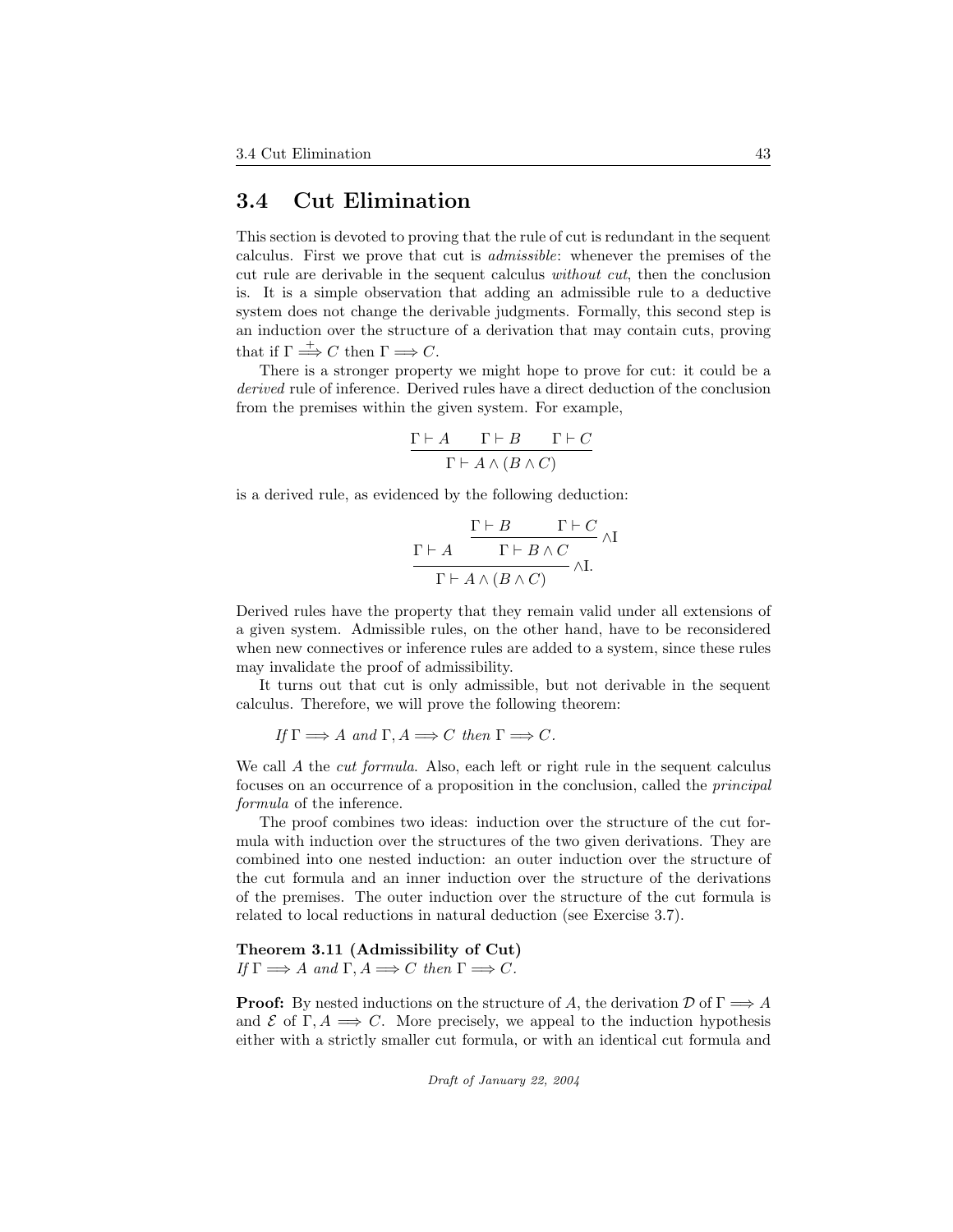two derivations, one of which is strictly smaller while the other stays the same. The proof is constructive, which means we show how to transform

$$
\begin{array}{ccc}\n\mathcal{D} & \text{and} & \mathcal{E} & \text{to} & \mathcal{F} \\
\Gamma \Longrightarrow A & \text{and} & \Gamma, A \Longrightarrow C & \text{to} & \Gamma \Longrightarrow C.\n\end{array}
$$

The proof is divided into several classes of cases. More than one case may be applicable, which means that the algorithm for constructing the derivation of  $\Gamma \Longrightarrow C$  from the two given derivations is naturally non-deterministic.

**Case:**  $D$  is an initial sequent.

$$
\mathcal{D} = \frac{}{\Gamma', A \Longrightarrow A} \text{init}
$$

 $\Gamma = \Gamma', A$ This case  $\Gamma', A, A \Longrightarrow C$  Derivation E  $\Gamma'$ By contraction (Lemma 3.7)  $\Gamma \Longrightarrow C$  By equality

**Case:**  $\mathcal{E}$  is an initial sequent using the cut formula.

E = init Γ, A =⇒ A C = A This case Γ =⇒ A Derivation D

**Case:**  $\mathcal{E}$  is an initial sequent not using the cut formula.

$$
\mathcal{E} = \frac{}{\Gamma', C, A \Longrightarrow C} \text{init}
$$
\n
$$
\Gamma = \Gamma', C
$$
\n
$$
\Gamma', C \Longrightarrow C
$$
\nThis case\n
$$
\Gamma \Longrightarrow C
$$
\nThis case\n
$$
\Gamma \Longrightarrow C
$$
\nThis case\n
$$
\Gamma \Longrightarrow C
$$
\nThis case\n
$$
\Gamma \Longrightarrow C
$$

**Case:** A is the principal formula of the final inference in both  $\mathcal{D}$  and  $\mathcal{E}$ . There are a number of subcases to consider, based on the last inference in  $D$  and  $E$ . We show some of them.

#### Subcase:

$$
\mathcal{D} = \frac{\Gamma \Longrightarrow A_1 \qquad \Gamma \Longrightarrow A_2}{\Gamma \Longrightarrow A_1 \land A_2} \land R
$$

$$
\mathcal{E}_1
$$

$$
\text{and}\mathcal{E} = \frac{\Gamma, A_1 \land A_2, A_1 \Longrightarrow C}{\Gamma, A_1 \land A_2 \Longrightarrow C} \land L_1
$$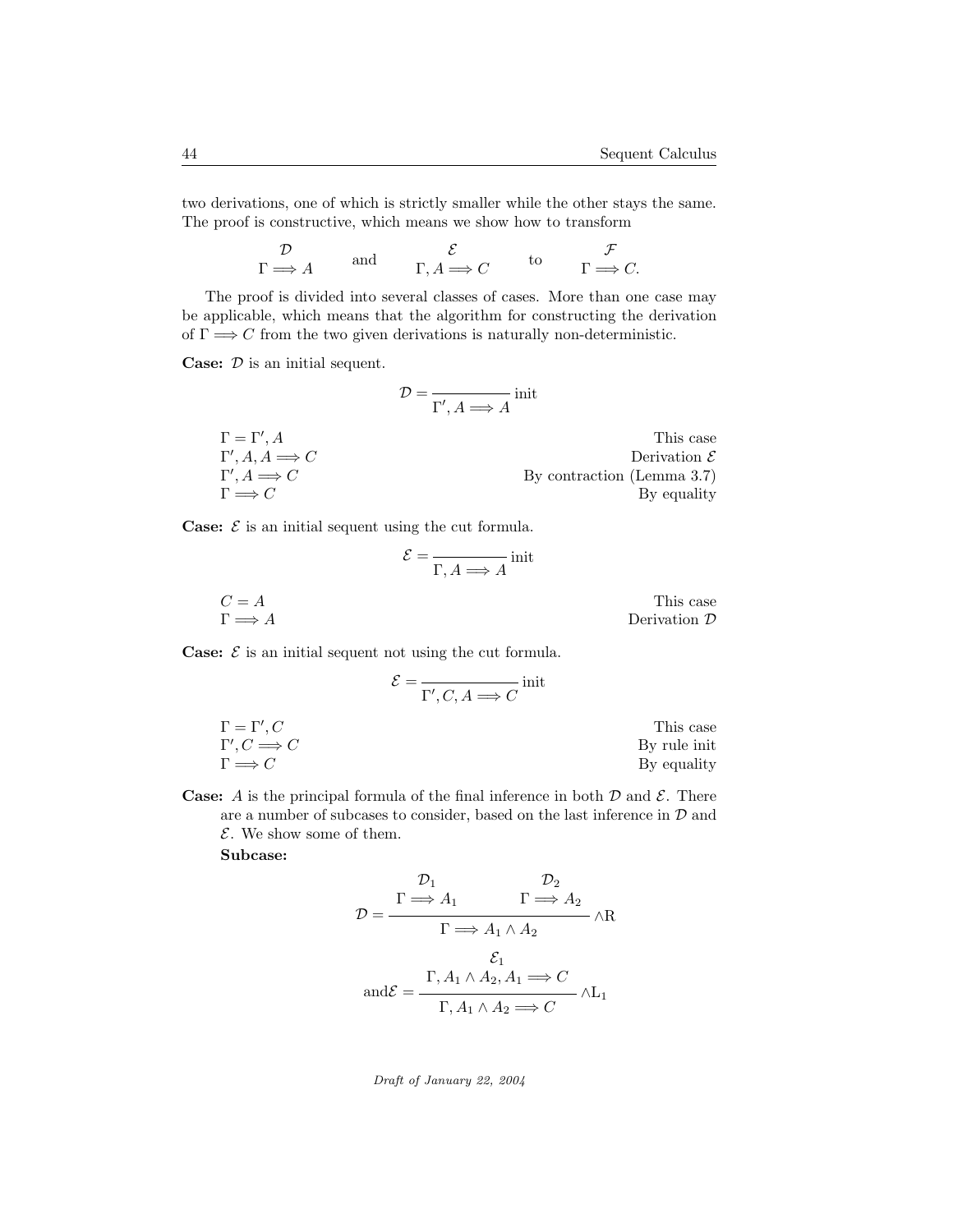| $\Gamma, A_1 \Longrightarrow C$ | By i.h. on $A_1 \wedge A_2$ , $D$ and $\mathcal{E}_1$ |
|---------------------------------|-------------------------------------------------------|
| $\Gamma \Longrightarrow C$      | By i.h. on $A_1$ from above and $\mathcal{D}_1$       |

Actually we have ignored a detail: in the first appeal to the induction hypothesis,  $\mathcal{E}_1$  has an additionaly hypothesis  $(A_1 \text{ left})$  and therefore does not match the statement of the theorem precisely. However, we can always weaken  $D$  to include this additional hypothesis without changing the structure of  $D$  (see the proof of Lemma 3.7) and then appeal to the induction hypothesis. We will not be explicit about these trivial weakening steps in the remaining cases.

Subcase:

$$
\mathcal{D}_2
$$

$$
\mathcal{D} = \frac{\Gamma, A_1 \Longrightarrow A_2}{\Gamma \Longrightarrow A_1 \supset A_2} \supset R
$$

$$
\mathcal{E}_1 \xrightarrow{\mathcal{E}_1} \Gamma, A_1 \supset A_2 \Longrightarrow A_1 \qquad \Gamma, A_1 \supset A_2, A_2 \Longrightarrow C
$$
  
and 
$$
\mathcal{E} = \frac{\Gamma, A_1 \supset A_2 \Longrightarrow A_1}{\Gamma, A_1 \supset A_2 \Longrightarrow C} \supset L
$$

| $\Gamma \Longrightarrow A_1$    | By i.h. on $A_1 \supset A_2$ , $D$ and $\mathcal{E}_1$ |
|---------------------------------|--------------------------------------------------------|
| $\Gamma \Longrightarrow A_2$    | By i.h. on $A_1$ from above and $\mathcal{D}_2$        |
| $\Gamma, A_2 \Longrightarrow C$ | By i.h. on $A_1 \supset A_2$ , $D$ and $\mathcal{E}_2$ |
| $\Gamma \Longrightarrow C$      | By i.h. on $A_2$ from above                            |

Subcase:

$$
\mathcal{D} = \frac{\Gamma, A_1 \Longrightarrow p}{\Gamma \Longrightarrow \neg A_1} \neg \mathbf{R}^p
$$

$$
\mathcal{E}_1
$$
and 
$$
\mathcal{E} = \frac{\Gamma, \neg A_1 \Longrightarrow A_1}{\Gamma, \neg A_1 \Longrightarrow C} \neg \mathbf{L}
$$

| $\Gamma \Longrightarrow A_1$    | By i.h. on $\mathcal{D}$ and $\mathcal{E}_1$       |
|---------------------------------|----------------------------------------------------|
| $\Gamma, A_1 \Longrightarrow C$ | By substitution for parameter C in $\mathcal{D}_1$ |
| $\Gamma \Longrightarrow C$      | By i.h. on $A_1$ from above                        |

Note that the condition that  $p$  be a new parameter in  $\mathcal{D}_1$  is necessary to guarantee that in the substitution step above we have  $\left[\frac{C}{p}\right]A_1 =$  $A_1$  and  $[C/p]\Gamma = \Gamma$ .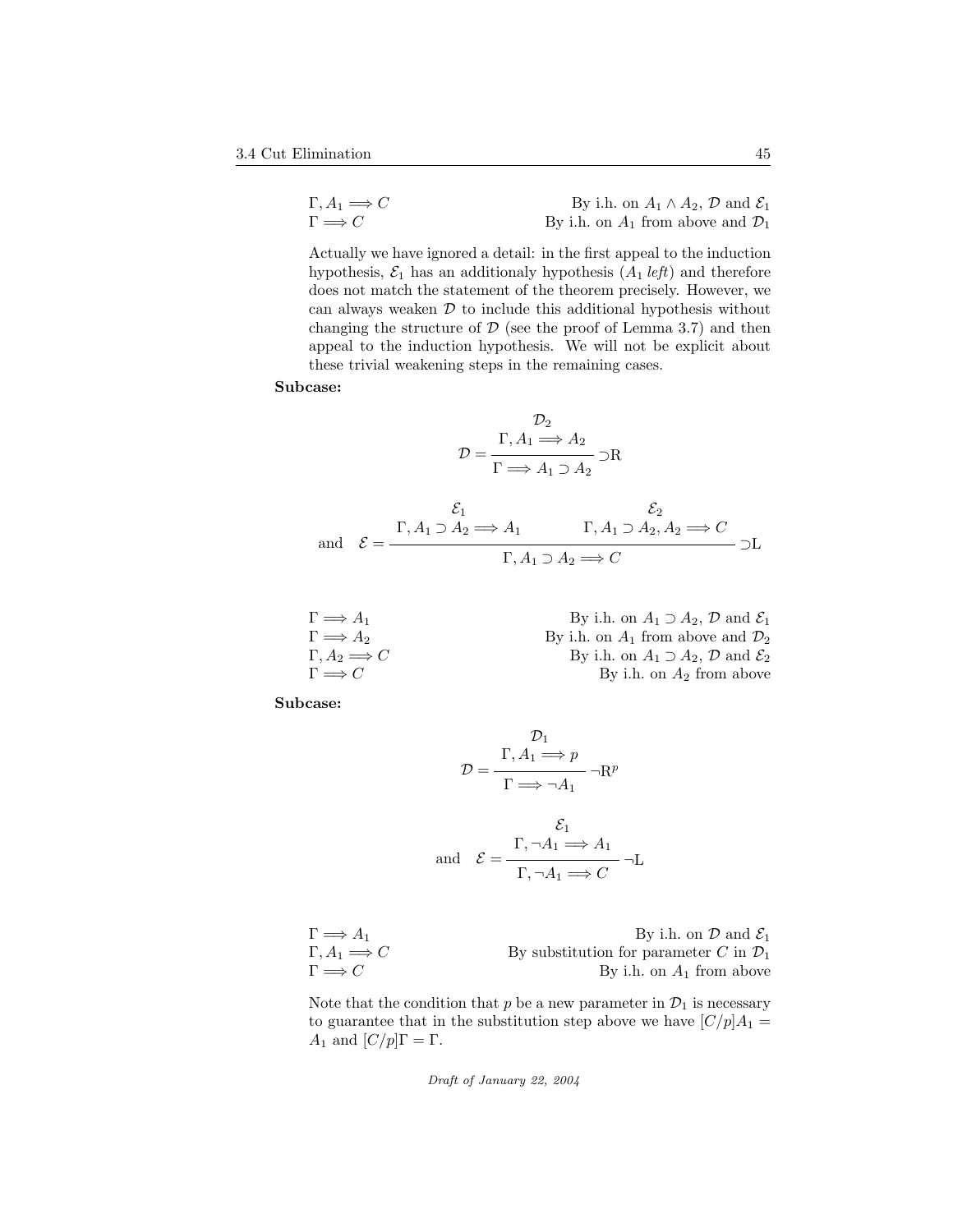Subcase:

$$
\mathcal{D} = \frac{\Gamma \Longrightarrow [t/x]A_1}{\Gamma \Longrightarrow \exists x. A_1} \exists R
$$
  
and 
$$
\mathcal{E} = \frac{\Gamma, \exists x. A_1, [a/x]A_1 \Longrightarrow C}{\Gamma, \exists x. A_1 \Longrightarrow C} \exists L^a
$$

| $\Gamma, [t/x]A_1 \Longrightarrow C$ | By substitution for parameter a in $\mathcal{E}_1$                |
|--------------------------------------|-------------------------------------------------------------------|
| $\Gamma, [t/x]A_1 \Longrightarrow C$ | By i.h. on $\exists x. A_1, \mathcal{D}$ and $[t/a]\mathcal{E}_1$ |
| $\Gamma \Longrightarrow C$           | By i.h. on $\left[t/x\right]A_1$ from $\mathcal{D}_1$ and above   |

Note that this case requires that  $\left[\frac{t}{x}\right]A_1$  is considered smaller than  $\exists x. A_1$ . Formally, this can be justified by counting the number of quantifiers and connectives in a proposition and noting that the term t does not contain any. A similar remark applies to check that  $[t/a]\mathcal{E}_1$ is smaller than  $\mathcal E$ . Also note how the side condition that a must be a new parameter in the ∃L rule is required in the substitution step to conclude that  $[t/a]\Gamma = \Gamma$ ,  $[t/a][a/x]A_1 = [t/x]A_1$ , and  $[t/a]C$ .

**Case:** A is not the principal formula of the last inference in  $D$ . In that case  $D$ must end in a left rule and we can appeal to the induction hypothesis on one of its premises. We show some of the subcases.

Subcase:

$$
\mathcal{D} = \frac{\Gamma', B_1 \wedge B_2, B_1 \Longrightarrow A}{\Gamma', B_1 \wedge B_2 \Longrightarrow A} \wedge L_1
$$
  
\n
$$
\Gamma = \Gamma', B_1 \wedge B_2
$$
 This case  
\n
$$
\Gamma', B_1 \wedge B_2, B_1 \Longrightarrow C
$$
 By i.h. on A,  $\mathcal{D}_1$  and  $\mathcal{E}$   
\n
$$
\Gamma', B_1 \wedge B_2 \Longrightarrow C
$$
 By rule  $\wedge L_1$   
\nBy equality

Subcase:

$$
\mathcal{D}_1 \qquad \mathcal{D}_2
$$
\n
$$
\mathcal{D} = \frac{\Gamma', B_1 \supset B_2 \Longrightarrow B_1 \qquad \Gamma', B_1 \supset B_2, B_2 \Longrightarrow A}{\Gamma', B_1 \supset B_2 \Longrightarrow A} \supset \mathcal{L}
$$
\n
$$
\Gamma = \Gamma', B_1 \supset B_2 \qquad \text{This case}
$$
\n
$$
\Gamma', B_1 \supset B_2, B_2 \Longrightarrow C \qquad \text{By i.h. on } A, \mathcal{D}_2 \text{ and } \mathcal{E}
$$
\n
$$
\Gamma', B_2 \supset B_2 \Longrightarrow C \qquad \text{By rule } \supset \mathcal{L} \text{ on } \mathcal{D}_1 \text{ and above}
$$
\n
$$
\Gamma \Longrightarrow C \qquad \text{By equality}
$$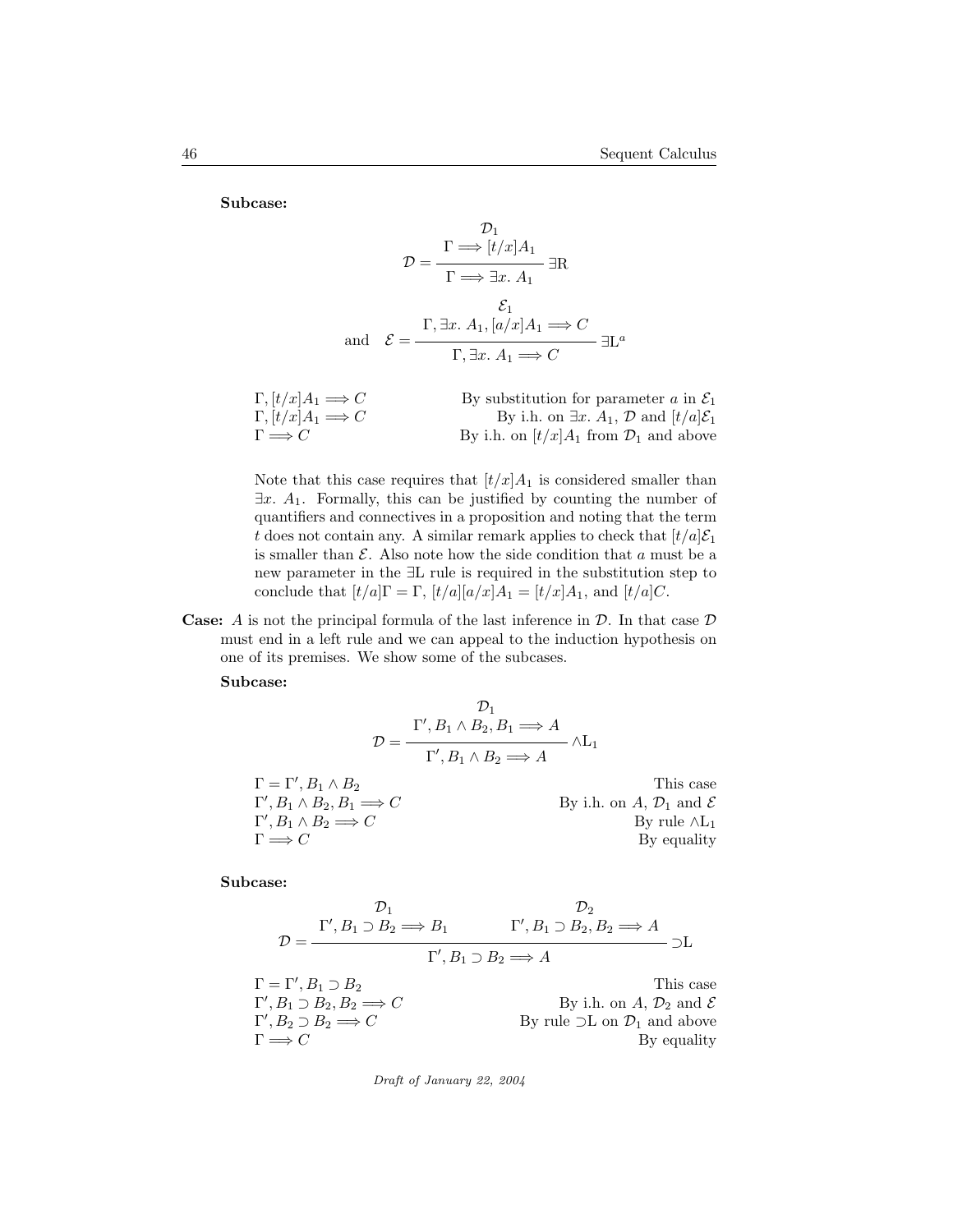**Case:** A is not the principal formula of the last inference in  $\mathcal{E}$ . This overlaps with the previous case, since A may not be principal on either side. In this case, we appeal to the induction hypothesis on the subderivations of  $\mathcal E$  and directly infer the conclusion from the results. We show some of the subcases.

Subcase:

$$
\mathcal{E} = \frac{\Gamma, A \Longrightarrow C_1 \qquad \Gamma, A \Longrightarrow C_2}{\Gamma, A \Longrightarrow C_1 \land C_2} \land R
$$
  
\n
$$
C = C_1 \land C_2
$$
 This case  
\n
$$
\Gamma \Longrightarrow C_1
$$
 This case  
\n
$$
\Gamma \Longrightarrow C_2
$$
 By i.h. on A, D and  $\mathcal{E}_1$   
\nBy i.h. on A, D and  $\mathcal{E}_2$   
\nBy i.h. on A, D and  $\mathcal{E}_2$   
\nBy rule  $\land R$  on above

Subcase:

$$
\mathcal{E} = \frac{\Gamma', B_1 \wedge B_2, B_1, A \Longrightarrow C}{\Gamma', B_1 \wedge B_1, A \Longrightarrow C} \wedge L_1
$$
  
\n
$$
\Gamma = \Gamma', B_1 \wedge B_2
$$
 This case  
\n
$$
\Gamma', B_1 \wedge B_2, B_1 \Longrightarrow C
$$
 By i.h. on *A*, *D* and  $\mathcal{E}_1$   
\n
$$
\Gamma', B_1 \wedge B_2 \Longrightarrow C
$$
 By rule  $\wedge L_1$  from above

As mentioned above, it is a general property of deductive system that adding an admissible rule does not change the derivable judgments. We show the argument in this special case.

#### Theorem 3.12 (Cut Elimination)

If  $\Gamma \stackrel{+}{\Longrightarrow} C$  then  $\Gamma \Longrightarrow C$ .

Proof: In each case except cut we simply appeal to the induction hypotheses and reapply the same rule on the resulting cut-free derivations. So we write out only the case of cut.

#### Case:

$$
\mathcal{D}_{1}^{+} = \frac{\Gamma \stackrel{+}{\Longrightarrow} A \qquad \Gamma, A \stackrel{+}{\Longrightarrow} C}{\Gamma \stackrel{+}{\Longrightarrow} C} \text{cut}
$$

$$
\Gamma \Longrightarrow A
$$
\n
$$
\Gamma, A \Longrightarrow C
$$
\n
$$
\Gamma \Longrightarrow C
$$
\nBy i.h. on  $\mathcal{D}_1^+$ \n
$$
\Gamma \Longrightarrow C
$$
\nBy admissibility of cut (Theorem 3.11)

 $\Box$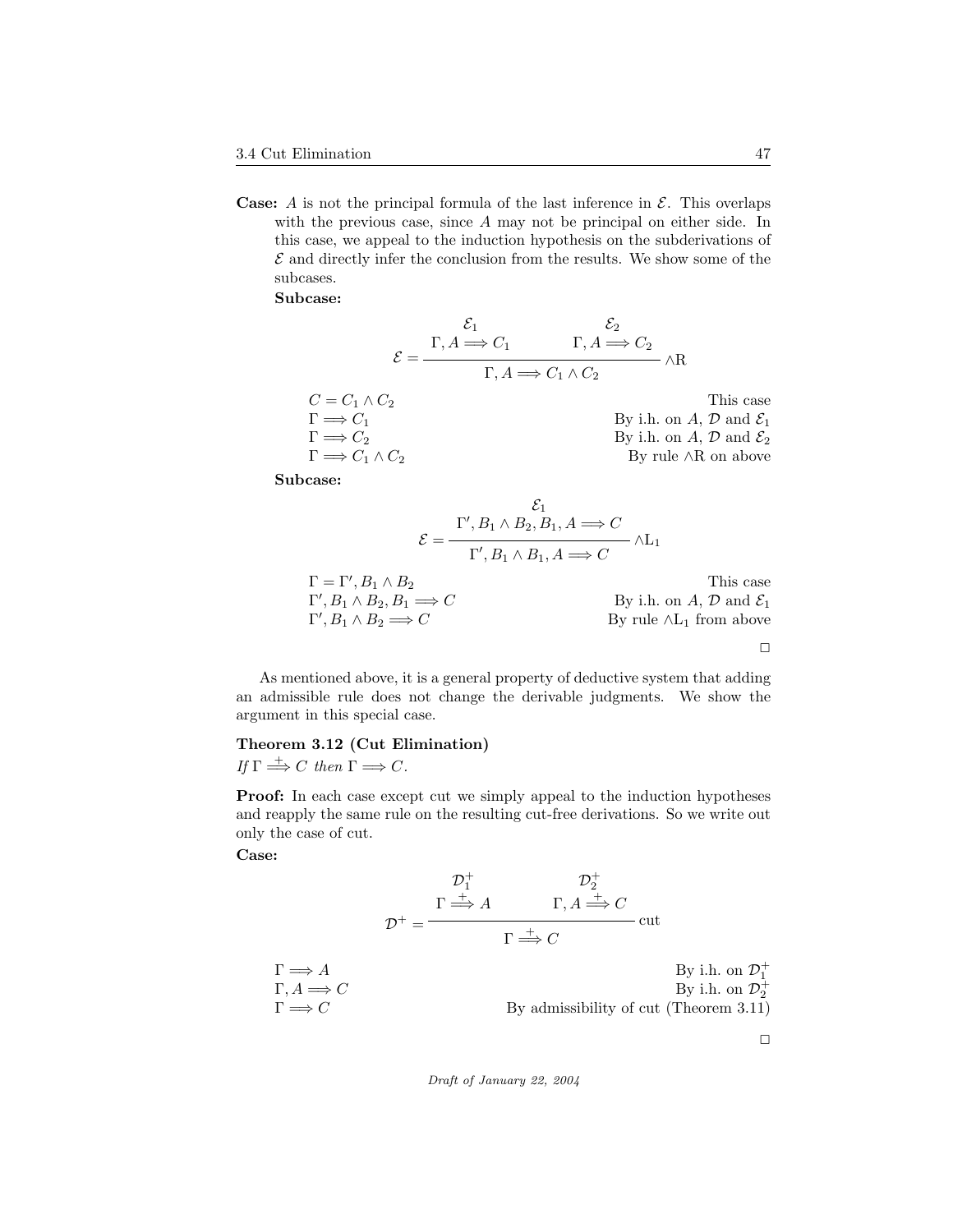### 3.5 Applications of Cut Elimination

The cut elimination theorem is the final piece needed to complete our study of natural deduction and normal natural deduction and at the same time the springboard to the development of efficient theorem proving procedures. Our proof in the previous section is constructive and therefore contains an algorithm for cut elimination. Because the cases are not mutually exclusive, the algorithm is non-deterministic. However, the resulting derivation should always be the same. While this property does not quite hold, the different derivations can be shown to be equivalent in a natural sense. This is called the *confluence* property for intuitionistic cut elimination modulo commutative conversions. It it is not implicit in our proof, but has to be established separately. On the other hand, our proof shows that any possible execution of the cut-elimination algorithm terminates. This is called the strong normalization property for the sequent calculus.

By putting the major results of this chapter together we can now prove the normalization theorem for natural deduction.

### Theorem 3.13 (Normalization for Natural Deduction)

If  $\Gamma \vdash A$  then  $\Gamma^{\downarrow} \vdash A \Uparrow$ .

Proof: Direct from previous theorems.

| $\Gamma \vdash A$                                 | Assumption                                                  |
|---------------------------------------------------|-------------------------------------------------------------|
| $\Gamma^{\downarrow} \vdash^{\dagger} A \Uparrow$ | By completeness of annotated deductions (Theorem 3.3)       |
| $\Gamma \stackrel{+}{\Longrightarrow} A$          | By completeness of sequent calculus with cut (Theorem 3.10) |
| $\Gamma \Longrightarrow A$                        | By cut elimination (Theorem 3.12)                           |
| $\Gamma^{\downarrow} \vdash A \Uparrow$           | By soundness of sequent calculus (Theorem 3.6)              |
|                                                   |                                                             |

 $\Box$ 

Among the other consequences of cut elimination are consistency and various independence results.

Corollary 3.14 (Consistency) There is no deduction of  $\vdash \bot$ .

**Proof:** Assume there is a deduction  $\vdash \bot$ . By the results of this chapter then  $\cdot \Longrightarrow \bot$ . However, this sequent cannot be the conclusion of any inference rule in the (cut-free) sequent calculus. Therefore  $\vdash \bot$  cannot be derivable.  $\Box$ 

In the same category are the following two properties. As in the proof above, we analyze the inference rules which may have led to a given conclusion. This proof technique is called inversion.

#### Corollary 3.15 (Disjunction and Existential Property)

1. If  $\vdash A \vee B$  then either  $\vdash A$  or  $\vdash B$ .

2. If  $\vdash \exists x. A$  then  $\vdash [t/x]A$  for some t.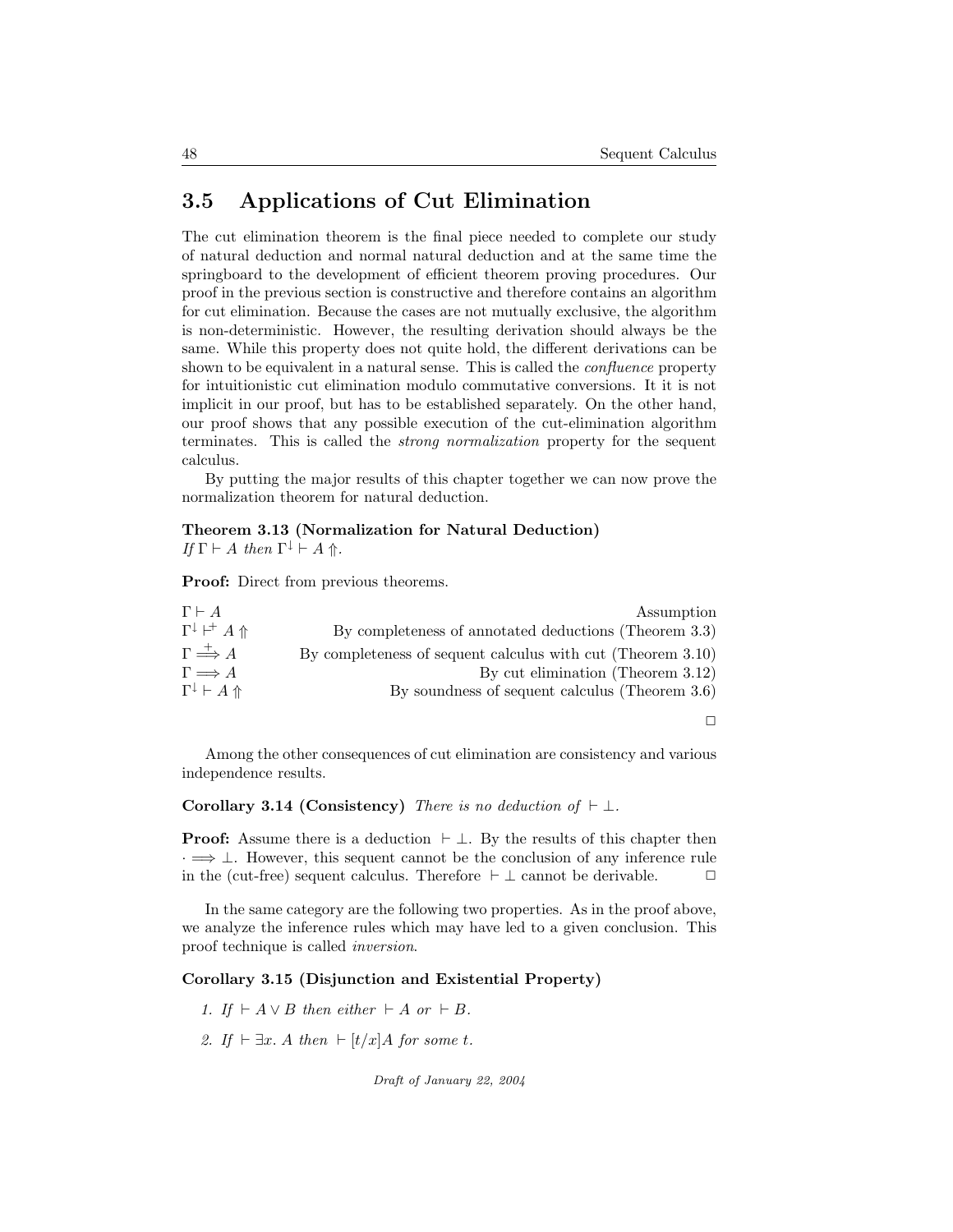Proof: Direct by inversion on possible sequent derivations in both cases.

- 1. Assume  $\vdash A \lor B$ . Then  $\cdot \Longrightarrow A \lor B$ . By inversion, either  $\cdot \Longrightarrow A$  or  $\cdot \Longrightarrow B$ . Therefore  $\vdash A$  or  $\vdash B$ .
- 2. Assume  $\exists x.$  A. then  $\cdot \Longrightarrow \exists x.$  A. By inversion,  $\cdot \Longrightarrow [t/x]A$  for some t. Hence  $\vdash [t/x]A$ .

$$
\qquad \qquad \Box
$$

Note that the disjunction and existential properties rely on a judgment without hypotheses. For example, we have  $B \vee A \Longrightarrow A \vee B$ , but neither  $B \vee A \Longrightarrow A$ for  $B \vee A \Longrightarrow B$  hold.

The second class of properties are independence results which demonstrate that certain judgments are not derivable. As a rule, these are parametric judgments some instances of which may be derivable. For example, we will show that the law of excluded middle is independent. Nonetheless, there are some propositions A for which we can show  $\vdash A \lor \neg A$  (for example, take  $A = \bot$ ).

#### Corollary 3.16 (Independence of Excluded Middle)

There is no deduction of  $\vdash A \vee \neg A$  for arbitrary A.

**Proof:** Assume there is a deduction of  $\vdash A \lor \neg A$ . By the result of this section then  $\cdot \Longrightarrow A \lor \neg A$ . By inversion now either  $\cdot \Longrightarrow A$  or  $\cdot \Longrightarrow \neg A$ . The former judgment (which is parametric in  $A$ ) has no derivation. By inversion, the latter can only be inferred from  $A \implies p$  for a new parameter p. But there is no inference rule with this conclusion, and hence there cannot be a deduction of  $\vdash A \vee \neg A.$ 

### 3.6 Proof Terms for Sequent Derivations

In this section we address the question of how to assign proof terms to sequent calculus derivations. There are essentially two possibilities: we can either develop a new proof term calculus specifically for sequent derivations, or we can directly assign natural deduction proof terms. The former approach can be found, for example, in [Pfe95]. The latter is more appropriate for our purposes here, since we view natural deductions as defining truth and since we already devised methods for compact representations in Section 3.2.

We define a new judgment,  $\Gamma \Longrightarrow I : A$ , maintaining that  $\Gamma \vdash I : A$ . For this purpose we abandon the previous convention of omitting labels for hypotheses, since proof terms need to refer to them. On the other hand, we still consider assumptions modulo permutations in order to simplify notation. We use the compact proof terms here only for simplicity.

The proof terms to be assigned to each inference rule can be determined by a close examination of the soundness proof for the sequent calculus (Theorem 3.6). Since that proof is constructive, it contains an algorithm for translating a sequent derivation to a normal natural deduction. We just have to write down the corresponding proof terms.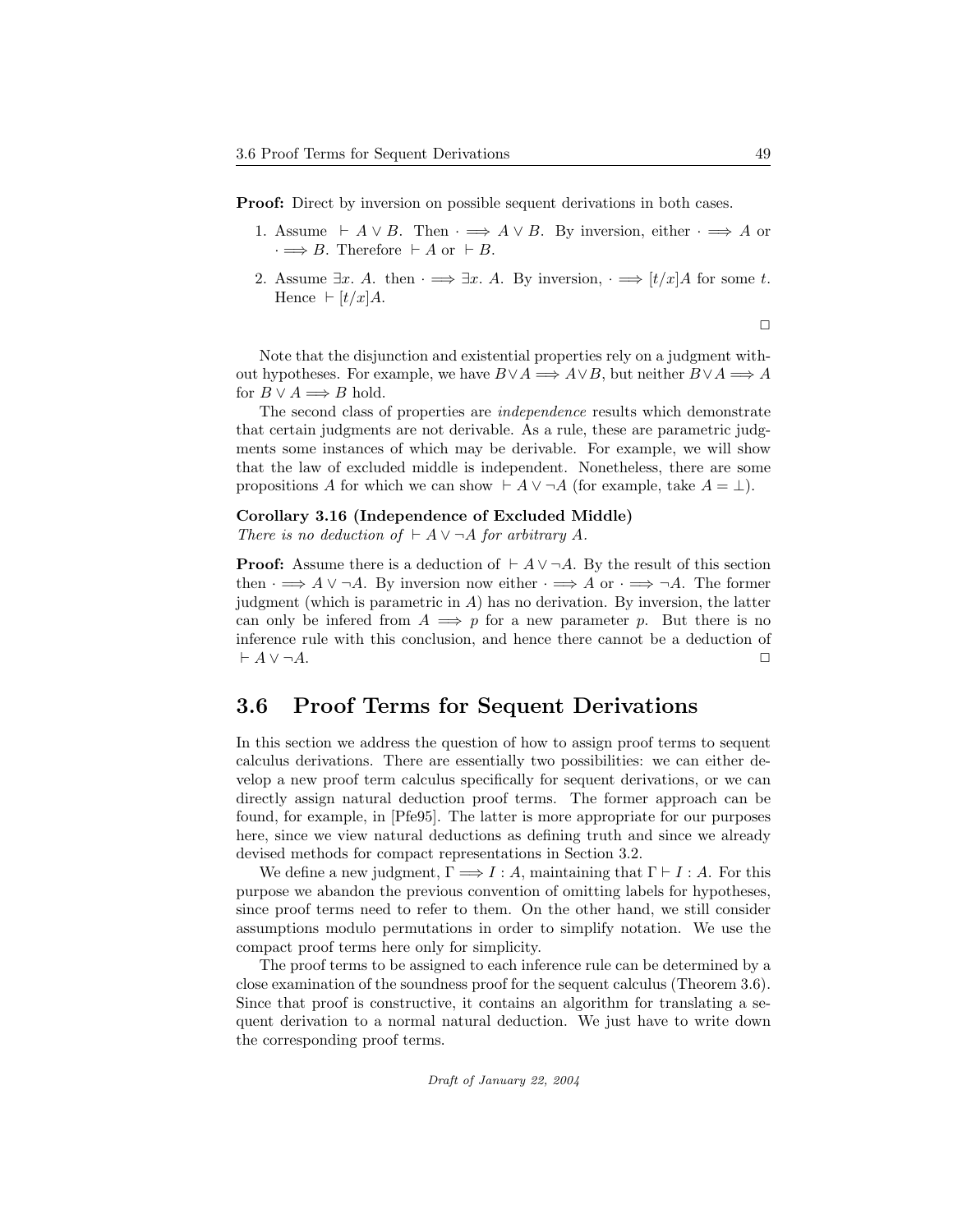Initial Sequents. These are straightforward.

$$
\overline{\Gamma, u:A \Longrightarrow u:A}^{\text{init}}
$$

Note that there may be several hypotheses A with different labels. In the shorthand notation without labels before, it is ambiguous which one was used.

Conjunction. The right rule is straightforward, since it is isomorphic to the introduction rule for natural deduction. The left rules require a substitution to be carried out, just as in the proof of Theorem 3.6.

$$
\frac{\Gamma \Longrightarrow I:A \qquad \Gamma \Longrightarrow J:B}{\Gamma \Longrightarrow \langle I,J \rangle : A \land B} \land R
$$
  

$$
\Gamma, u:A \land B, w:A \Longrightarrow I:C \qquad \qquad \Gamma, u:A \land B, w:B \Longrightarrow I:C
$$
  

$$
\Gamma, u:A \land B \Longrightarrow [\text{fst } u/w]I:C \qquad \qquad \Gamma, u:A \land B \Longrightarrow [\text{snd } u/w]I:C \qquad \qquad \Gamma
$$

There are two potential efficiency problems in the proof term assignment for the left rule. The first is that if w is used many times in I, then fst u or snd u may be replicated many times, leading to a large proof. The second is that when a number of successive left rules are encountered, the term  $I$  we substitute into will be traversed many times. These problems can be avoided in several ways (see Exercise ??).

Implication. The pattern of the previous right and left rules continues here.

$$
\Gamma, u:A \Longrightarrow I:B
$$
  
\n
$$
\Gamma \Longrightarrow \lambda u. I:A \supset B \supset R
$$
  
\n
$$
\Gamma, u:A \supset B \Longrightarrow J:A \qquad \Gamma, u:A \supset B, w:B \Longrightarrow I:C
$$
  
\n
$$
\Gamma, u:A \supset B \Longrightarrow [u J/w]I:C \qquad \qquad \square L
$$

Disjunction. This introduces no new considerations.

$$
\frac{\Gamma \Longrightarrow I:A}{\Gamma \Longrightarrow \text{in} I:A \lor B} \lor R_1 \qquad \frac{\Gamma \Longrightarrow J:B}{\Gamma \Longrightarrow \text{in} I:A \lor B} \lor R_2
$$
  

$$
\frac{\Gamma, u:A \lor B, v:A \Longrightarrow I:C \qquad \Gamma, u:A \lor B, w:B \Longrightarrow J:C}{\Gamma, u:A \lor B \Longrightarrow (\text{case } u \text{ of } \text{in} l v \Rightarrow I \mid \text{in} r w \Rightarrow J):C} \lor L
$$

Negation. This is similar to implication.<sup>1</sup>

$$
\Gamma, u:A \Longrightarrow I:p
$$
  

$$
\Gamma \Longrightarrow \mu^p u. I: \neg A \neg R^p
$$
  

$$
\Gamma, u: \neg A \Longrightarrow I:A
$$
  

$$
\Gamma, u: \neg A \Longrightarrow I: A \neg L
$$

 $^{1}[add\ to\ compact\ proof\ term\ section?]$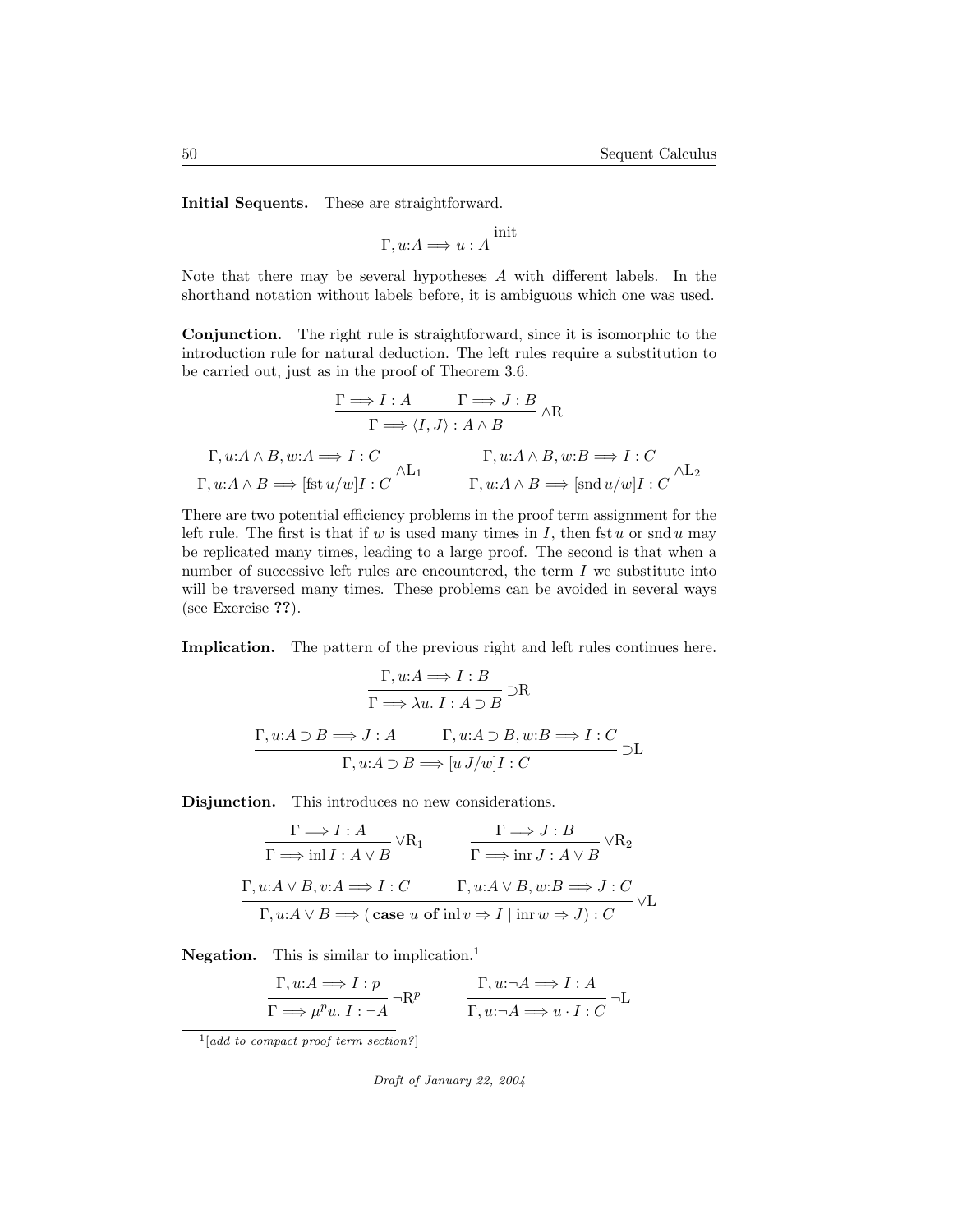Truth. This is trivial, since there is no left rule.

$$
\overline{\Gamma\Longrightarrow\langle\,\rangle:\top}^{\hphantom{I}}\top{\bf R}
$$

Falsehood. Again, this is immediate.

$$
\overline{\Gamma, u:\perp \Longrightarrow \text{abort} u:C} \perp \!\!\! \perp \!\!\! \perp
$$

To treat the quantifiers we extend our proof term calculus to handle the quantifier rules. We overload the notation by reusing  $\lambda$ -abstraction and pairing. There is no ambiguity, because the proof term for universal quantification binds a term variable  $x$  (rather than a proof variable  $u$ ), and the first component of the pair for existential quantification is a first-order term, rather than a proof term as for conjunction.

First, we show the assignment of these terms to natural deductions, then to the sequent calculus.

Universal Quantification. The proof term for a universal quantifier  $\forall x$ . A is a function from a term t to a proof of  $\left[t/x\right]A$ . The elimination term applies this function.  $\overline{1}$   $\overline{1}$   $\overline{2}$   $\overline{3}$   $\overline{4}$   $\overline{1}$   $\overline{4}$   $\overline{1}$   $\overline{4}$   $\overline{1}$   $\overline{4}$   $\overline{1}$ 

$$
\frac{\Gamma \vdash [a/x]M : [a/x]A}{\Gamma \vdash \lambda x.\ M : \forall x.\ A} \forall \Gamma^a
$$
\n
$$
\frac{\Gamma \vdash M : \forall x.\ A}{\Gamma \vdash M : [t/x]A} \forall E
$$

The local reductions and expansions just mirror the corresponding operations on natural deductions.

$$
(\lambda x. M) t \longrightarrow_R [t/x] M
$$
  

$$
M: \forall x. A \longrightarrow_E \lambda x. M x \quad (x \text{ not free in } M)
$$

Existential Quantification. The proof term for an existential  $\exists x. A$  is a pair consisting of a witness term t and the proof of  $\left[t/x\right]A$ .

$$
\frac{\Gamma \vdash M : [t/x]A}{\Gamma \vdash \langle t, M \rangle : \exists x. A} \exists I
$$
\n
$$
\frac{\Gamma \vdash M : \exists x. A \qquad \Gamma, u : [a/x]A \vdash [a/x]N : C}{\Gamma \vdash \text{let } \langle x, u \rangle = M \text{ in } N : C} \exists \mathbf{E}^{a,u}
$$

The local reduction for the existential quantifier has to perform two substitutions, just as on natural deductions.

$$
\begin{array}{ll}\n\text{let } \langle x, u \rangle = \langle t, M \rangle \text{ in } N & \longrightarrow_R & [M/u][t/x]N \\
M: \exists x. \ A & \longrightarrow_E & \text{let } \langle x, u \rangle = M \text{ in } \langle x, u \rangle\n\end{array}
$$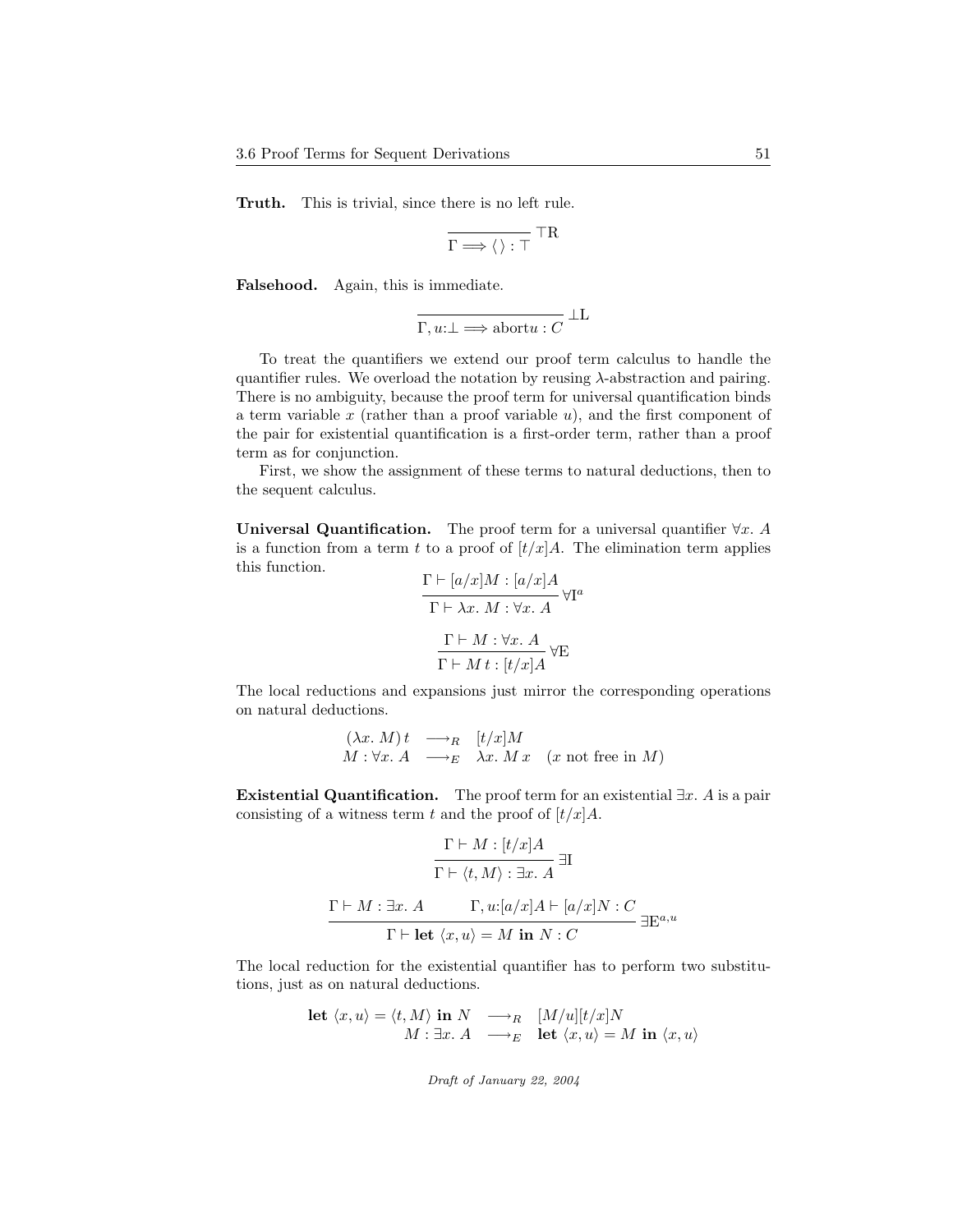It is once again easy to see how to divide the proof terms into introduction and elimination forms. We only show the resulting definition of compact proof terms.

Intro Terms 
$$
I := \dots
$$

\n

| $ \lambda x. I$                        | Universal Quantification   |
|----------------------------------------|----------------------------|
| $ \langle t, I \rangle$                | Existential Quantification |
| Heit $\langle x, u \rangle = E$ in $I$ |                            |

\nElim Terms  $E := \dots | Et$ 

\nUniversal Quantification

On sequent calculus derivations, we follow the same strategy as in the preceding propositional rules.

#### Universal Quantification.

$$
\Gamma \Longrightarrow [a/x]I : [a/x]A
$$
  
\n
$$
\Gamma \Longrightarrow \lambda x. I : \forall x. A
$$
  
\n
$$
\Gamma, u: \forall x. A, w: [t/x]A \Longrightarrow I : C
$$
  
\n
$$
\Gamma, u: \forall x. A \Longrightarrow [u t/w]I : C
$$

Existential Quantification.

$$
\frac{\Gamma \Longrightarrow I : [t/x]A}{\Gamma \Longrightarrow \langle t, I \rangle : \exists x. A} \exists R \qquad \frac{\Gamma, u: \exists x. A, w: [a/x]A \Longrightarrow [a/x]I : C}{\Gamma, u: \exists x. A \Longrightarrow (\text{let } \langle x, w \rangle = u \text{ in } I) : C} \exists L^a
$$

### 3.7 Exercises

Exercise 3.1 Consider a system of normal deduction where the elimination rules for disjunction and existential are allowed to end in an extraction judgment.

$$
\cfrac{\Gamma^{\downarrow}\vdash A\vee B\downarrow\qquad\Gamma^{\downarrow}, u:A\downarrow\vdash C\downarrow\qquad\Gamma^{\downarrow}, w:B\downarrow\vdash C\downarrow}{\Gamma^{\downarrow}\vdash C\downarrow}\vee E^{u,w}
$$
\n
$$
\cfrac{\Gamma^{\downarrow}\vdash \exists x.\ A\downarrow\qquad\Gamma^{\downarrow}, u:[a/x]A\downarrow\vdash C\downarrow}{\Gamma^{\downarrow}\vdash C\downarrow}\exists E^{a,u}
$$

Discuss the relative merits of allowing or disallowing these rules and show how they impact the subsequent development in this Chapter (in particular, bidirectional type-checking and the relationship to the sequent calculus).

#### Exercise 3.2

1. Give an example of a natural deduction which is not normal (in the sense defined in Section 3.1), yet contains no subderivation which can be locally reduced.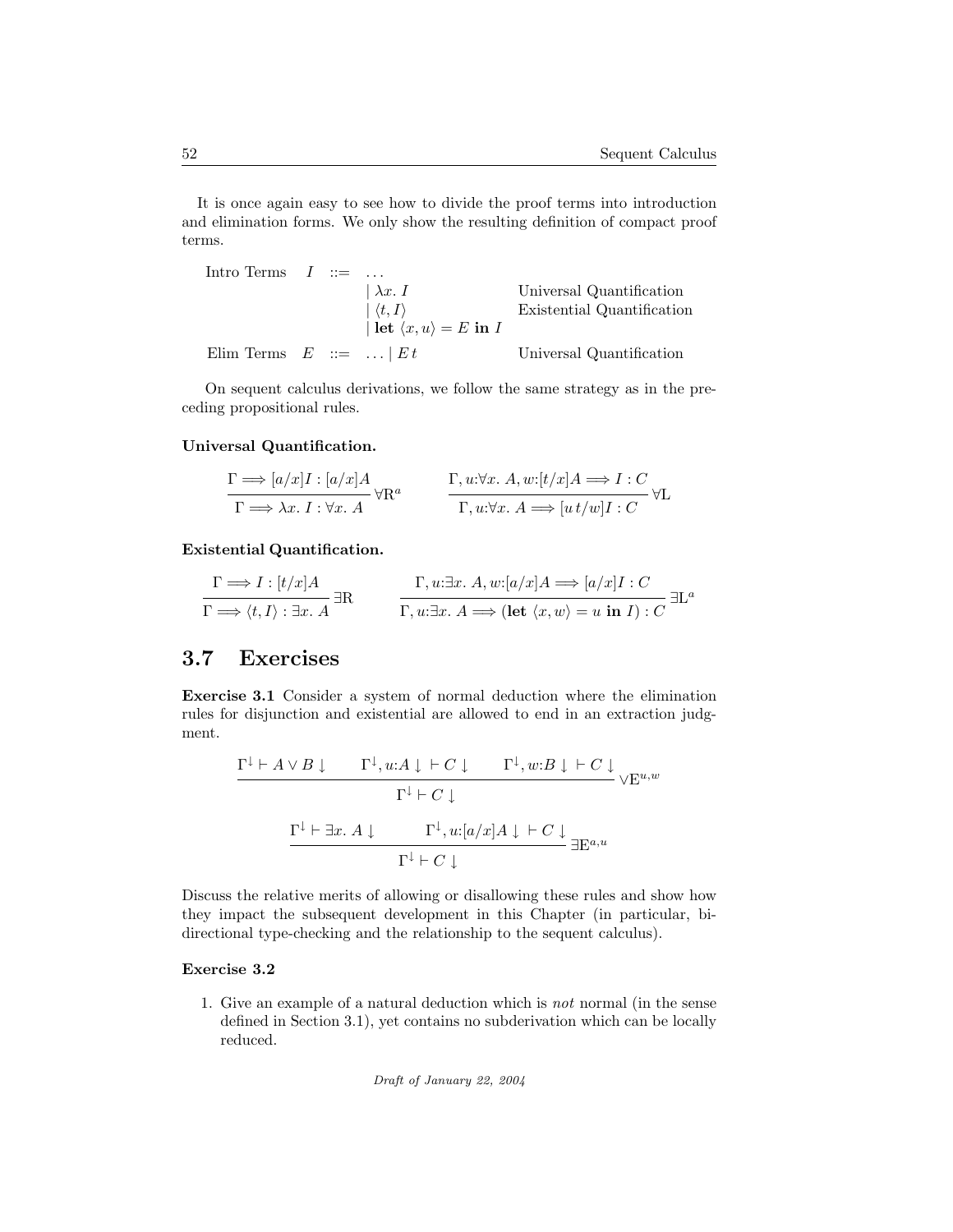- 2. Generalizing from the example, devise additional rules of reduction so that any natural deduction which is not normal can be reduced. You should introduce no more and no fewer rules than you need for this purpose.
- 3. Prove that your rules satisfy the specification in part (2).

**Exercise 3.3** Write out the rules defining the judgments  $\Gamma^{\downarrow} \vdash^{+} I : A \uparrow$  and  $\Gamma^{\downarrow} \models^{\dagger} E : A \downarrow$  and prove Theorem 3.4. Make sure to carefully state the induction hypothesis (if it is different from the statement of the theorem) and consider all the cases.

Exercise 3.4 Fill in the missing subcases in the proof of the admissibility of cut (Theorem 3.11) where A is the principal formula in both  $\mathcal D$  and  $\mathcal E$ .

Exercise 3.5 Consider an extension of intuitionistic logic by a universal quantifier over propositions, written as  $\forall^2 p$ . A, where p is variable ranging over propositions.

- 1. Show introduction and elimination rules for  $\forall^2$ .
- 2. Extend the calculus of normal and extraction derivations.
- 3. Show left and right rules of the sequent calulus for  $\forall^2$ .
- 4. Extend the proofs of soundness and completeness for the sequent calculus and sequent calculus with cut to accomodate the new rules.
- 5. Point out why the proof for admissibility of cut does not extend to this logic.

Exercise 3.6 Gentzen's original formulation of the sequent calculus for intuitionistic logic permitted the right-hand side to be empty. The introduction rule for negation then has the form

$$
\frac{\Gamma, A \Longrightarrow}{\Gamma \Longrightarrow \neg A} \neg R.
$$

Write down the corresponding left rule and detail the changes in the proof for admissibility of cut. Can you explain sequents with empty right-hand sides as judgments?

Exercise 3.7 The algorithm for cut elimination implicit in the proof for admissibility of cut can be described as a set of reduction rules on sequent derivations containing cut.

- 1. Write out all reduction rules on the fragment containing only implication.
- 2. Show the extracted proof term before and after each reduction.
- 3. If possible, formulate a strategy of reduction on proof terms for natural deduction which directly models cut elimination under our translation.